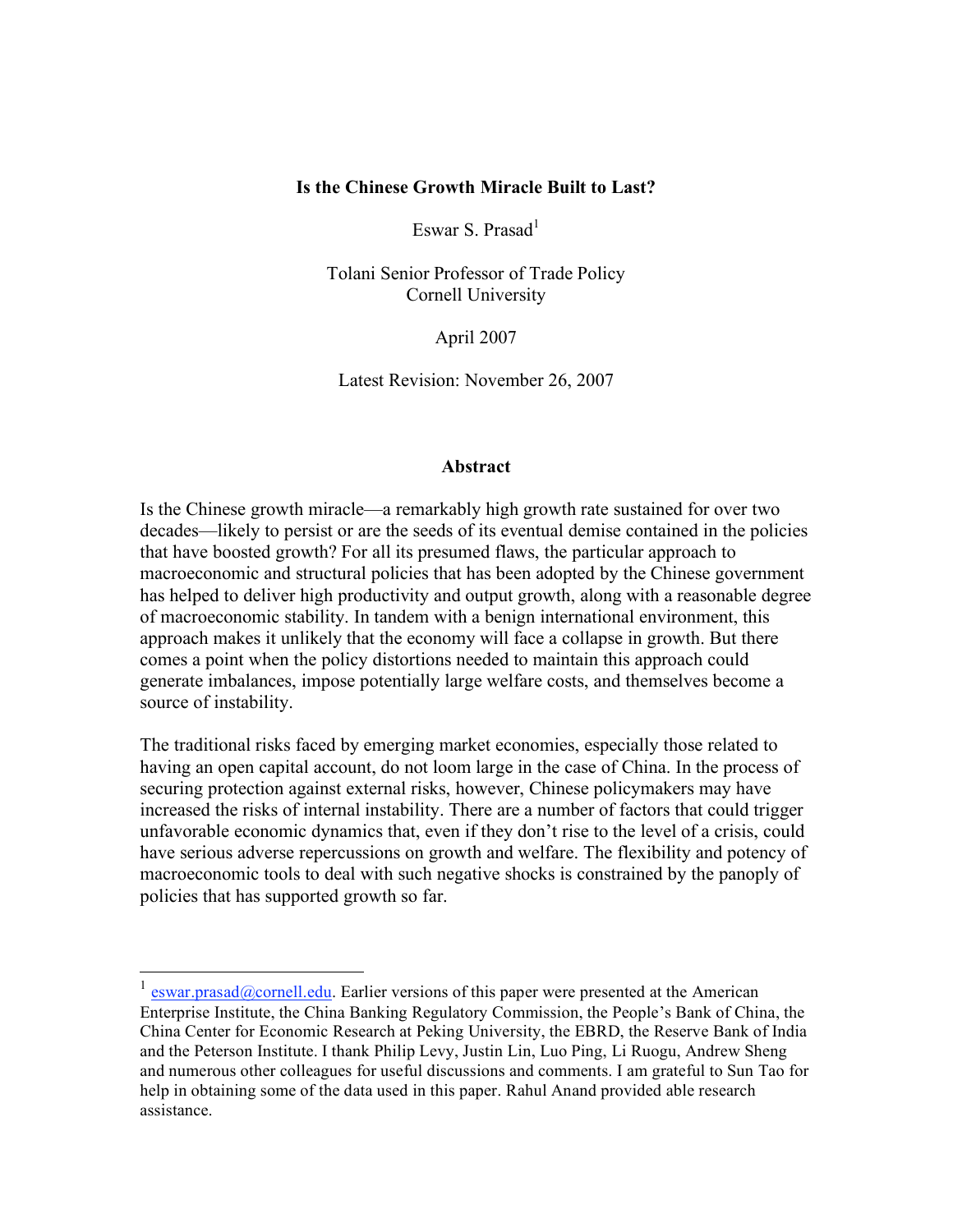#### **I. Overview**

The Chinese economy has been humming along for over two decades now, with no sign of slowing down anytime soon. The economy held together well even during the tumultuous period of the Asian financial crisis in the late 1990s. Since then, annual GDP growth has averaged about 10 percent and is likely to exceed 11 percent in 2007. After a brief flirtation with deflation during 2002-03 and then a period (2005-06) when inflation seemed contained, CPI inflation has drifted up to 6.5 percent in the latter half of 2007, led by sharp increases in food prices (Figure 1).

These developments have given rise to two opposing views about prospects for the Chinese economy. One is that all is well—indeed, in some ways things may be even better than they look—and, with some minor policy adjustments, there is no reason the party (the economic one, that is) cannot go on indefinitely. The other view is that the economic boom is built on a house of cards that could come crashing down any minute. Where should we place our bets? Is the economy fundamentally strong or just pumped up on steroids?

Even a casual reader of economic history knows that apparently sure things, borne along on the belief that *this* time things are really different, often come unhinged with little warning. But perhaps things really are different this time. While the Chinese growth miracle has borrowed part of its template from other success stories, there are many aspects to the Chinese experience that do make it sui generis. For instance, the investment boom that has underpinned growth has been largely financed out of domestic savings, the stock of foreign exchange reserves is well beyond any reasonable precautionary norms and--despite the huge capital inflows during 2001-05, booming trade surpluses in the last two years, and the rapid rate of expansion of monetary and credit aggregates--there are few signs of major inflationary pressures in core price indicators.

In this paper, I will argue that things are indeed different in the sense that China's present situation makes a growth collapse unlikely. However, this is not to say that all is well. There are deep structural problems in the economy that Chinese policymakers need to come to grips with. A high rate of growth is of course one of the best tonics for such problems as they diminish their scale in relative terms and also create resources to deal with them. Perhaps, therefore, the means to achieving high growth may be less relevant than the end results.

But rapid growth can hide, or in some cases even exacerbate, a number of problems that come home to roost when the going gets rough, as it has a habit of doing. For instance, the financial sector is in poor shape and has distorted domestic demand; the patterns of investment financing could lead to a resurgence of nonperforming loans (NPLs) in the future and, by fueling a buildup of excess capacity in some sectors, could generate deflationary risks in the medium term. Meanwhile, in the short term, some of the pressures are becoming evident in other forms such as asset price booms (in the equity markets, in particular).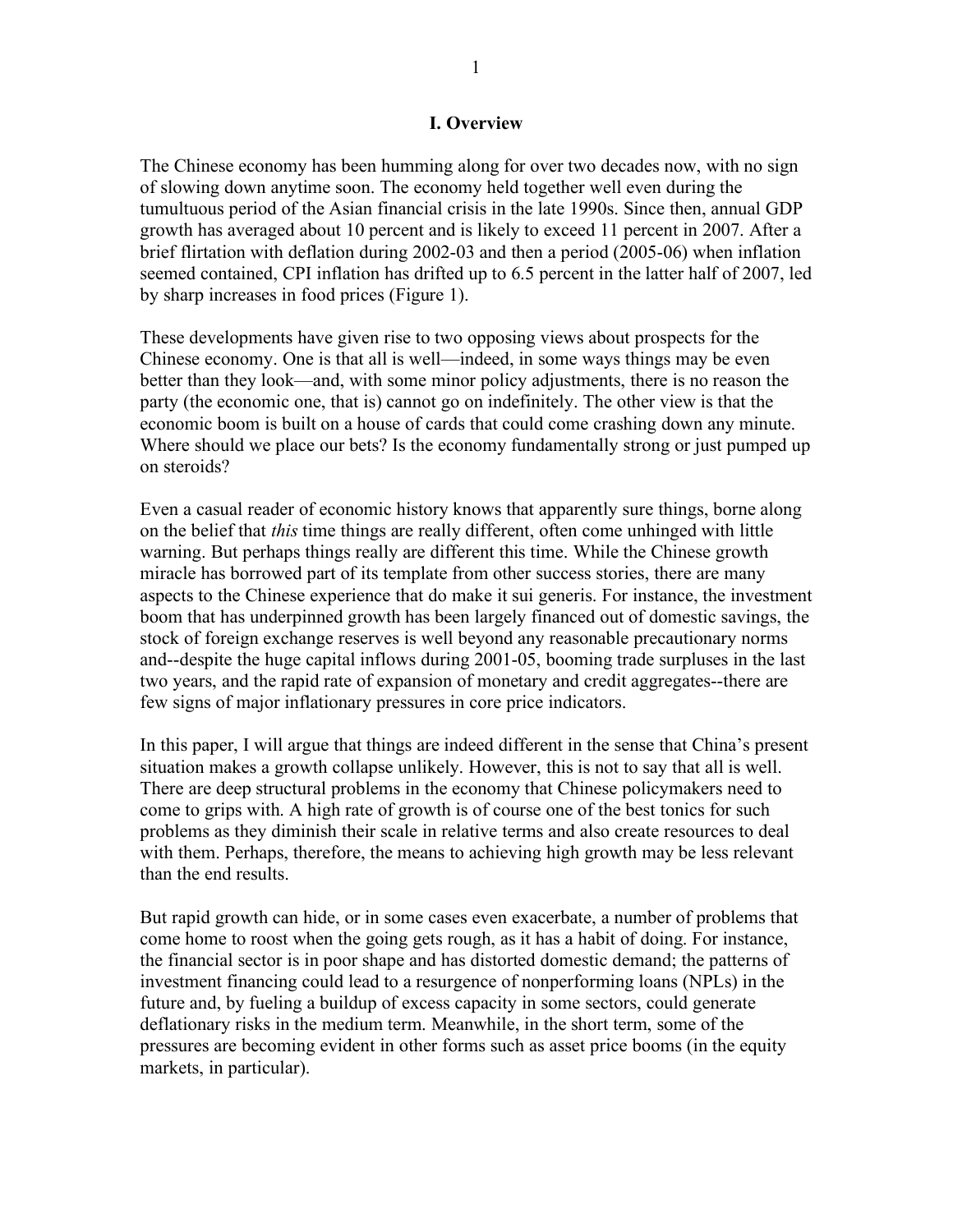In my view, however, the sustainability of growth--while an important concern--is not the key problem. There are indirect and subtle costs to the current growth model that deserve far more attention. For instance, China has held the exchange rate of the renminbi relative to the U.S. dollar within a narrow range despite enormous pressures for a substantial appreciation in recent years. And this has been accomplished without the typical rising quasi-fiscal costs of sterilizing the liquidity generated by large capital inflows. But sterilization has been facilitated by financial repression and a relatively closed capital account. This has, among other things, meant very low real rates of return for households, who save a lot and have few investment opportunities other than domestic bank deposits. These policies have also curtailed financial sector development, leading to inefficient intermediation of domestic capital. There are clearly large welfare costs associated with these constraints.

The second issue, which looms larger in my mind, is that the growth strategy has involved a number of policy distortions and constraints that have greatly reduced the room for policy maneuver in case any big shocks should hit. It is inevitable that, as the economy becomes more complex and integrated with the world trade and financial systems, it will be exposed to more shocks. Such shocks could come from internal sources—e.g., loss of confidence in the banking system, social instability generated by rising inequality—or external sources—e.g., international capital market crises, a collapse of external demand, U.S. trade sanctions, flaring-up of tensions over Taiwan etc.

Of course, shocks tend to mutate into forms that one cannot predict and often come from unexpected directions. Chronicles of crises foretold are far outnumbered by crises that were largely unanticipated until things began to unravel. Thus, a more relevant question than the one about sustainability on the basis of purely internal dynamics of the system is whether the economy has enough flexibility to withstand and recover from large shocks, either internal or external. Here the answer is far less clear.

Monetary policy is typically the first line of defense against such shocks but, with monetary policy constrained by the objective of maintaining a tightly managed exchange rate, it can at best play a very limited role. There appears to be room for fiscal maneuver since the explicit levels of the fiscal deficit and government debt are quite low (Figure 2), but this may be deceptive as there are large contingent liabilities in the state-owned banking system and huge unfunded pension liabilities. The financial system is still dysfunctional in many ways and may not be deep or robust enough to withstand a significant shock.

So what should China do to prepare itself to deal with shocks, and make growth more balanced and sustainable? There are some answers that few would disagree with. The banking system should be made more robust and driven by market principles, and the financial system should be broadened to create alternative sources of funding for firms and alternative investment opportunities for households and firms. The state-owned enterprise sector needs to be further corporatized by hardening budget constraints. There is a need for a better social safety net and a better system for delivery of social services.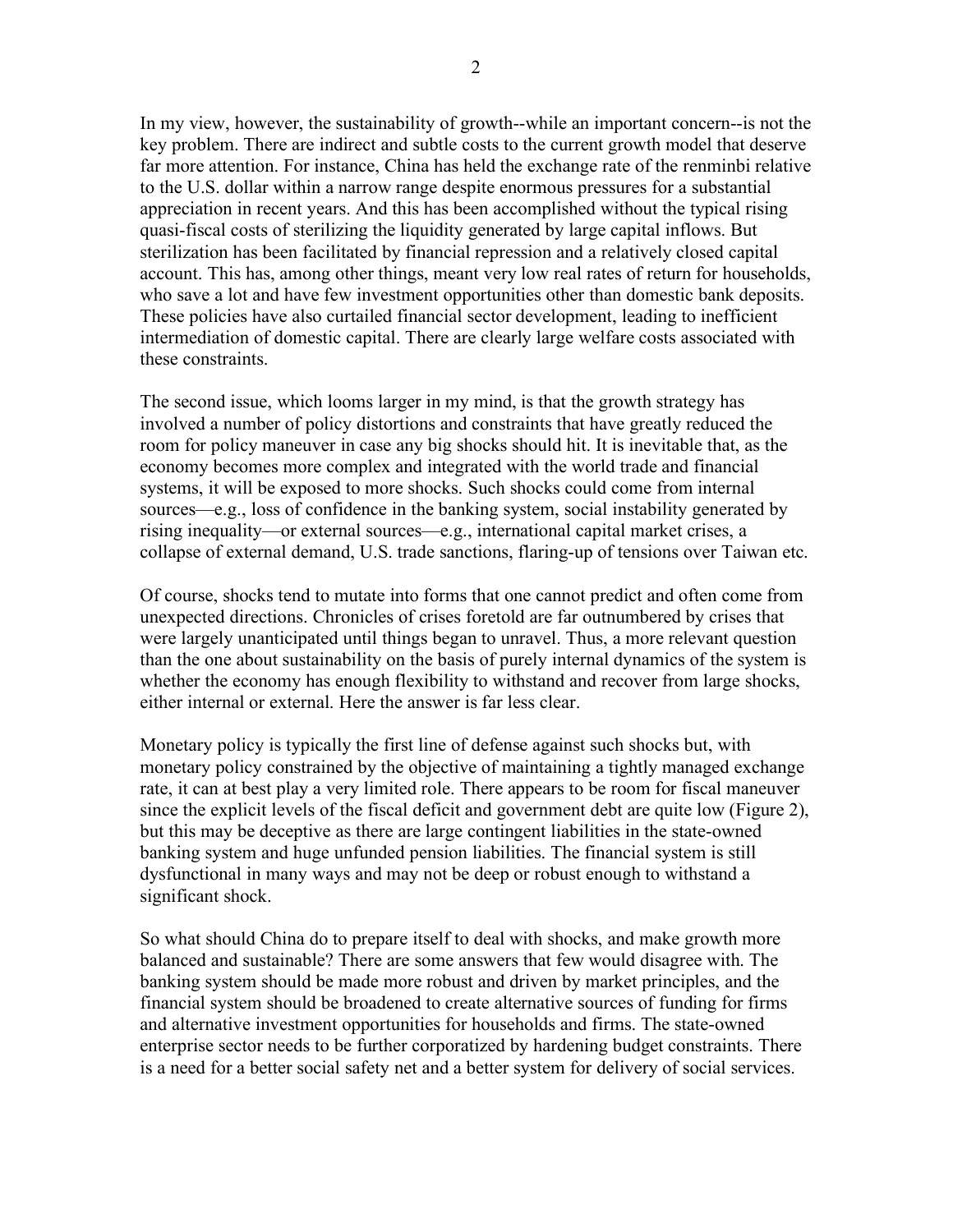While it is easy to create an even longer laundry list of reforms, a key point is that many of these reforms are inter-related and China has reached a point in its evolution towards a major market-oriented economy that trying to implement these reforms in isolation is not an effective way to proceed. For instance, stable macroeconomic policies and a welldeveloped and efficient financial sector are essential ingredients for balanced and sustainable growth. In turn, these two intermediate objectives would be helped by effective monetary policy and further capital account liberalization. And a flexible exchange rate is a prerequisite for both of these.

Ignoring these linkages—for instance, trying to push forward with banking reforms while holding monetary policy hostage to an exchange rate objective—makes an already difficult reform process even harder. Similarly, financial repression has kept the real price of capital cheap and, along with subsidized energy and land prices, shifted production towards capital-intensive methods. This works at cross-purposes with the authorities' goal of boosting employment growth and facilitating the transition of rural unemployed and underemployed to employment in manufacturing and services.

Before one gets swept away by doom and gloom scenarios, however, it is also important to recognize some of the intrinsic strengths of the system. While the state sector remains dominant, there is a vibrant and rapidly expanding private sector that, despite all of its own flaws, is probably contributing even more to output and employment growth than suggested by official statistics. There has also been significant reform of the state-owned enterprise and banking sectors. There is a long way to go on reform of these sectors but, given the legacy problems that they faced to begin with and the apparent intractableness of the root problems, such progress cannot be dismissed as being inconsequential. There are other structural features of the economy that also constitute key strengths—a labor market that is flexible in many dimensions, a physical infrastructure that is the envy of many countries at a similar stage of development, an economy that is very open to trade, and a highly competitive export sector. Indeed, all of these factors come together in delivering the apparently high rate of productivity growth and subdued inflation.

Ultimately, the essence of the policy debate can be framed in terms of the pace and sequencing of reforms required to turn these strengths into forces that allow the growth miracle to be sustained and to reduce the risks of its being derailed by shocks. There is, as always a delicate balance to be struck in terms of the reform strategy; economic theory by itself is of little practical value here as it points out the first best but not the least risky way to get there.

One key principle, as noted above, is to recognize that there are inherent limits to the incremental reform strategy that has worked well in the past. At a certain level of development and complexity of an economy, the connections among different reforms become difficult to ignore. There is also the pressing need to take advantage of favorable conditions that now exist--high growth, low inflation, and a benign international environment--to push forward with reforms that could be much messier and more difficult to implement under duress when times are not as good.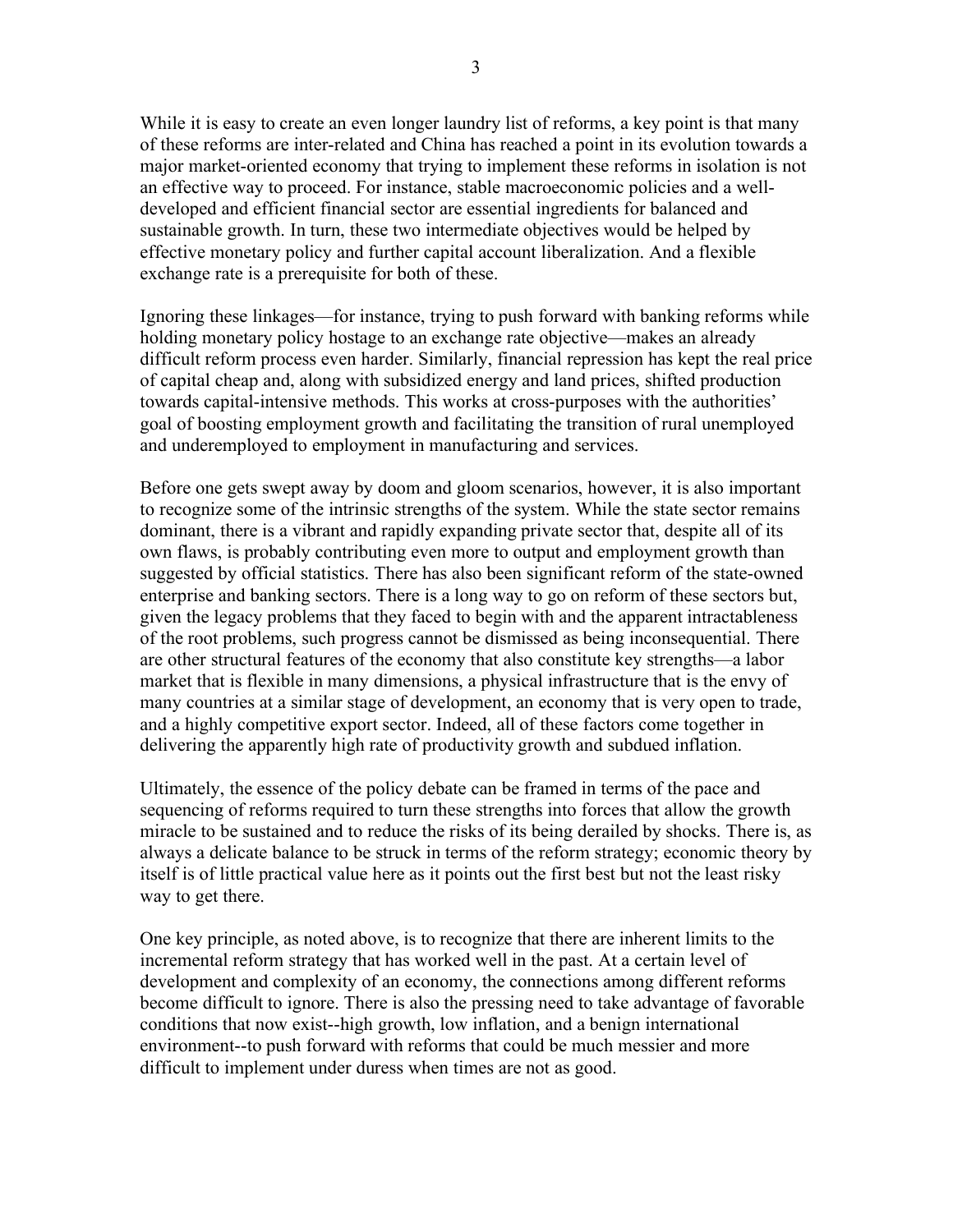### **II. Parsing the Growth Story**

One dimension of the Chinese growth story that is of particular relevance in the context of the arguments in this paper is the composition of growth. Until recently, data on the composition of GDP from the expenditure side were available only on a nominal basis. To provide a historical comparison, I present those data here. Figure 3 shows that investment has been a major contributor to growth during this decade, in some years accounting for nearly two-thirds of nominal GDP growth. It is also worth noting that net exports by themselves were not a major contributor to growth for most of this decade. Even though Chinese exports have been growing by leaps and bounds, the direct growth contribution of the trade balance had been relatively small until 2005-6.

For a developing economy that is typically labor-rich but capital-poor, high rates of investment ought to be good for faster capital accumulation and higher growth during the convergence to the steady state rate of long-run growth. But a substantial fraction of this investment in China has been financed by credit provided by state-owned banks at low interest rates. Indeed, cheap capital has played a big part in skewing the capital-labor ratio and holding down employment growth (Aziz, 2006). In addition, local governments provide subsidized land in order to encourage investment. And energy prices continue to be administered and made available to enterprises at prices below international levels. Hence, the prices of the factors of production that serve as complementary inputs to physical capital—land and energy—are also cheap. Consequently, the government has not been able to cool off investment growth in recent years despite fears of overheating and the investment to GDP ratio has remained above 40 percent (Figure 4).

One consequence of the investment-heavy expansion has been the relatively slow employment growth. It is nowhere near a pace sufficient to keep up with the growth in the labor force, absorb workers laid off from state enterprises that are undergoing retrenchment, and also absorb excess rural labor (which some policymakers have speculated could be on the order of 150 million persons, nearly half of the rural workforce). <sup>2</sup> Indeed, during the period 2000-05, growth of total non-agricultural employment averaged only 3 percent per annum (see the last column in Table 1), compared to average non-agricultural GDP growth of about 9.5 percent (Table 2).

There are two features of bank lending that may be relevant for the price of capital—the first is the lending rate. Recent increases in the base lending rate have been far too small to raise the real price of capital to a meaningful level for an economy that is experiencing annual real growth of over 10 percent (Figure 5). The second factor is the absence of obvious penalties for nonrepayment of loans by state-owned enterprises, which has effectively acted as a further subsidy for capital. This factor has become less relevant over time as state enterprises are being subject to increasingly hard budget constraints and banks' NPL positions are being closely monitored.

 $2$  See the chapter by Brooks in Prasad (ed., 2004) for some detailed calculations.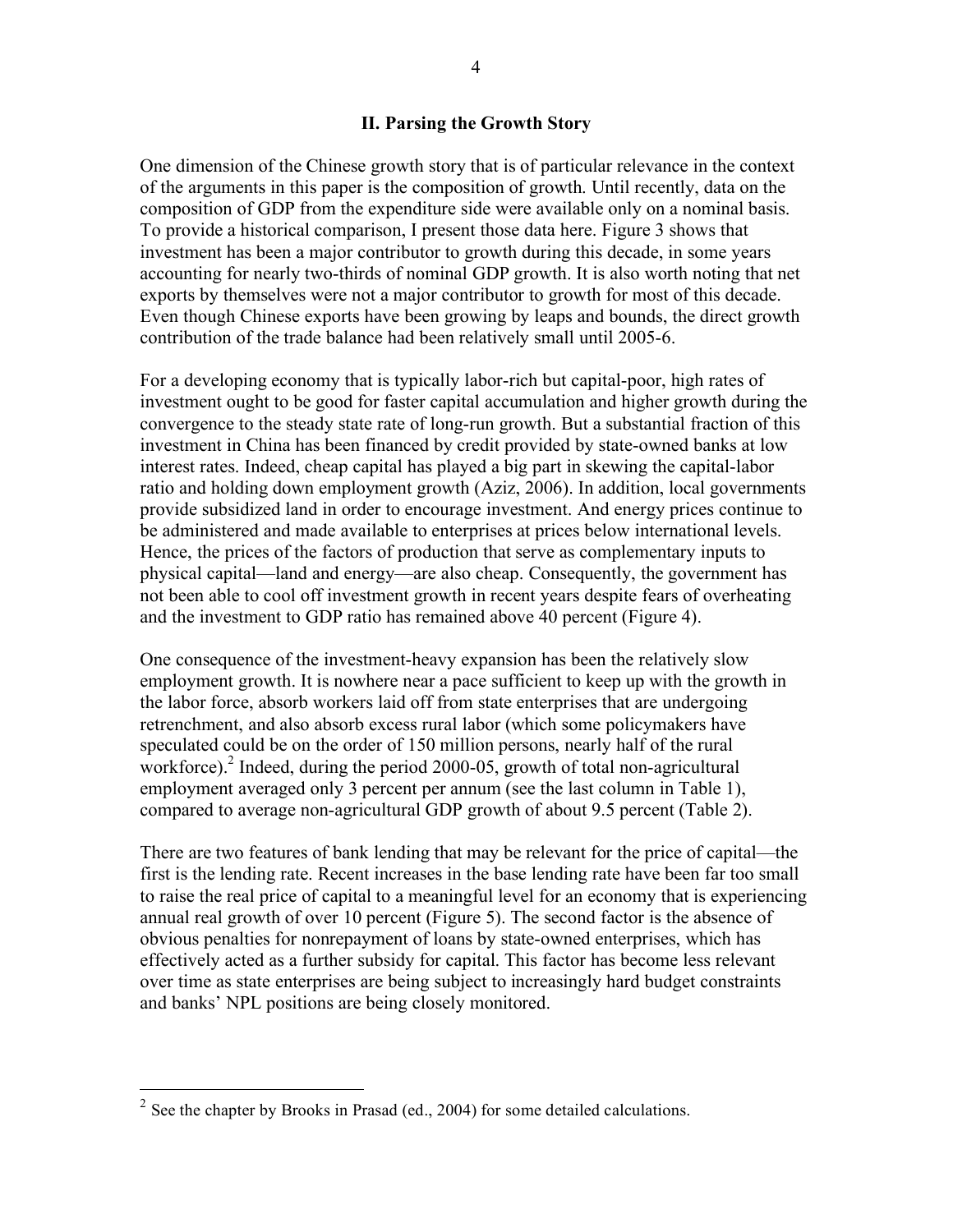The ceiling on lending rates had acted as a direct instrument for subsidizing capital. Following gradual increases in the lending rate, in October 2004 the ceiling on lending rates was scrapped altogether (except for urban and rural credit cooperatives).<sup>3</sup> The subsequent widening of the gap between the base lending rate and the actual lending rate (a weighted average based on loan volumes) indicated that banks were beginning to use this margin (Figure 6). However, this margin has shrunk since mid-2005 and there is little evidence that the large state commercial banks (SCBs), in particular, are using this flexibility to substantially redirect lending to the private sector at higher interest rates.

Results of surveys of lending institutions reported in the People's Bank of China's quarterly Monetary Policy Reports reveal that banks still price a majority of their loans around the base lending rate (which has now become a floor). <sup>4</sup> This could in part reflect concerns banks have about their own risk-assessment capabilities, especially in an environment where there is still strong pressure to avoid accumulation of new NPLs. A less benign explanation is that banks are responding to an informal incentive structure that remains unchanged—loans made to state enterprises are still regarded as less risky in terms of reputational costs to bank managers and loan officers, while loans made to private sector enterprises that become nonperforming could entail charges of incompetence or corruption.<sup>5</sup> Deficiencies in the legal framework may also play a role. Weak legal protection means that collateral provisions are difficult to enforce, so lending to the private sector carries additional risks.

A lot of the recent investment has also been financed through retained earnings; such investment is surely reasonable as it is being undertaken by profitable firms. However, even here the picture is far from clear. Profitable state enterprises were not, until very recently, required to pay dividends to the state. This suggests that such investment may have been spurred by the minimal rates of return on bank deposits which made even marginal investment projects seem in the money. The risk, of course, is that such high rates of investment in industries with favorable demand conditions may be leading to a buildup of excess capacity in those very industries; this could become evident if there were to be adverse demand shocks in the future (Goldstein and Lardy, 2006).

 $3$  Dunaway and Prasad (2004) note the potential benefits of this policy shift.<br> $4$  State-owned commercial banks, joint-stock commercial banks and policy banks accounted for about three-quarters of all RMB loans made by domestic banks in 2006. In the fourth quarter of 2006, about 98 percent of the loans made by these three groups of banks were at an interest rate no higher than 1.3 times the base lending rate—i.e., below 9 percent even for long-term loans (see

Tables 1 and 2 in the PBC Monetary Policy Report, 2006Q4).<br><sup>5</sup> Anecdotal evidence suggests that bank lending has become increasingly skewed towards large enterprises, which are of course mostly state-owned. Podpiera (2006) examines lending growth, credit pricing, and regional patterns in lending to look for evidence of changes in the behavior of SCBs following recent reforms and strengthening of their balance sheets. He concludes that the pricing of credit risk remains rather undifferentiated and that SCBs do not appear to take enterprise profitability into account when making lending decisions. Dobson and Kashyap (2006) discuss some of the challenges of banking reforms in China.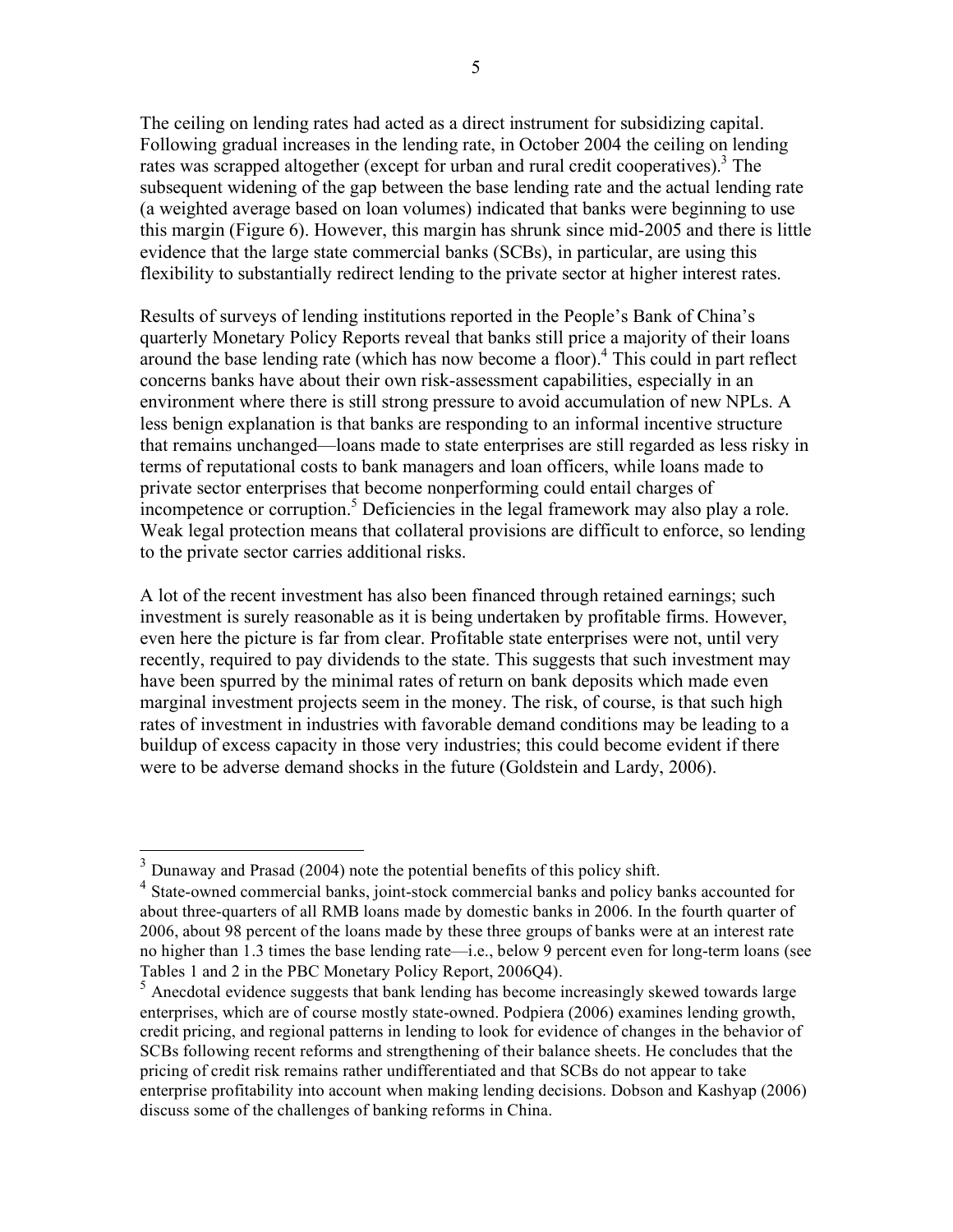While investment has been high, national savings have been even higher, with both household and corporate savings rising in recent years. The uncertainties engendered by the transition to a market economy, the limited availability of instruments to borrow against future income to finance purchases (major durable goods, housing etc.), and the lack of international portfolio diversification opportunities have all contributed to high household savings (Chamon and Prasad, 2007). Financial system repression has meant that there are few alternatives to funneling these savings into deposits in the state-owned banking system (Figure 7).

Households willingly hold bank deposits despite the weaknesses of the banking system because of implicit deposit insurance provided by the government. This provides abundant liquidity for banks to expand credit which, because of the distorted incentives faced by lenders, largely finances investment by state enterprises. State enterprises that do make profits are not required to pay dividends, encouraging them to plow retained earnings (which are counted as enterprise savings) back into investment. Thus, the investment boom in recent years has been fueled by cheap credit and overoptimistic expectations of future demand growth in sectors that are doing well at present.

As for manufacturing exports, Chinese policymakers clearly see them as an integral part of the growth strategy. Policy measures to encourage exports include (until very recently) substantial tax incentives for foreign direct investment into China—most of this FDI has gone into the exporting sector—and the setting-up of special economic zones for exporting firms. Export growth skyrocketed after China's WTO accession in 2001, which opened up industrial country markets that had previously restricted imports from China. It is estimated that about half of China's exports are accounted for by processing trade, which is responsible for only limited value added to final products within China. However, far more important than the direct contribution of the trade balance to GDP may have been the catalytic effect of gross exports, especially the technological and efficiency gains that have come with greater outward orientation of the economy.

## **III. Policy Choices and Their Consequences**

I now turn to a discussion of economic policy choices that, unwittingly or otherwise, have generated the patterns of growth described above. China's currency policy has of course received the most attention of late. Whether the maintenance of a fixed exchange rate is part of a deliberate mercantilist strategy to promote export-led growth has been the subject of intense debate. On the one hand, China has had a relatively stable exchange rate relative to the U.S. dollar since 1995. This policy was sustained even through the Asian financial crisis when the temptations for devaluing the currency were great.

On the other hand, during this decade the exchange rate has been kept from appreciating only by massive intervention in the exchange market. In tandem with sustained high export growth and a burgeoning current account surplus that nearly hit 10 percent of GDP in 2006 (Figure 8 and Table 3), this has been seen as prima facie evidence of a grossly undervalued currency. Determining the extent of undervaluation of the renminbi is,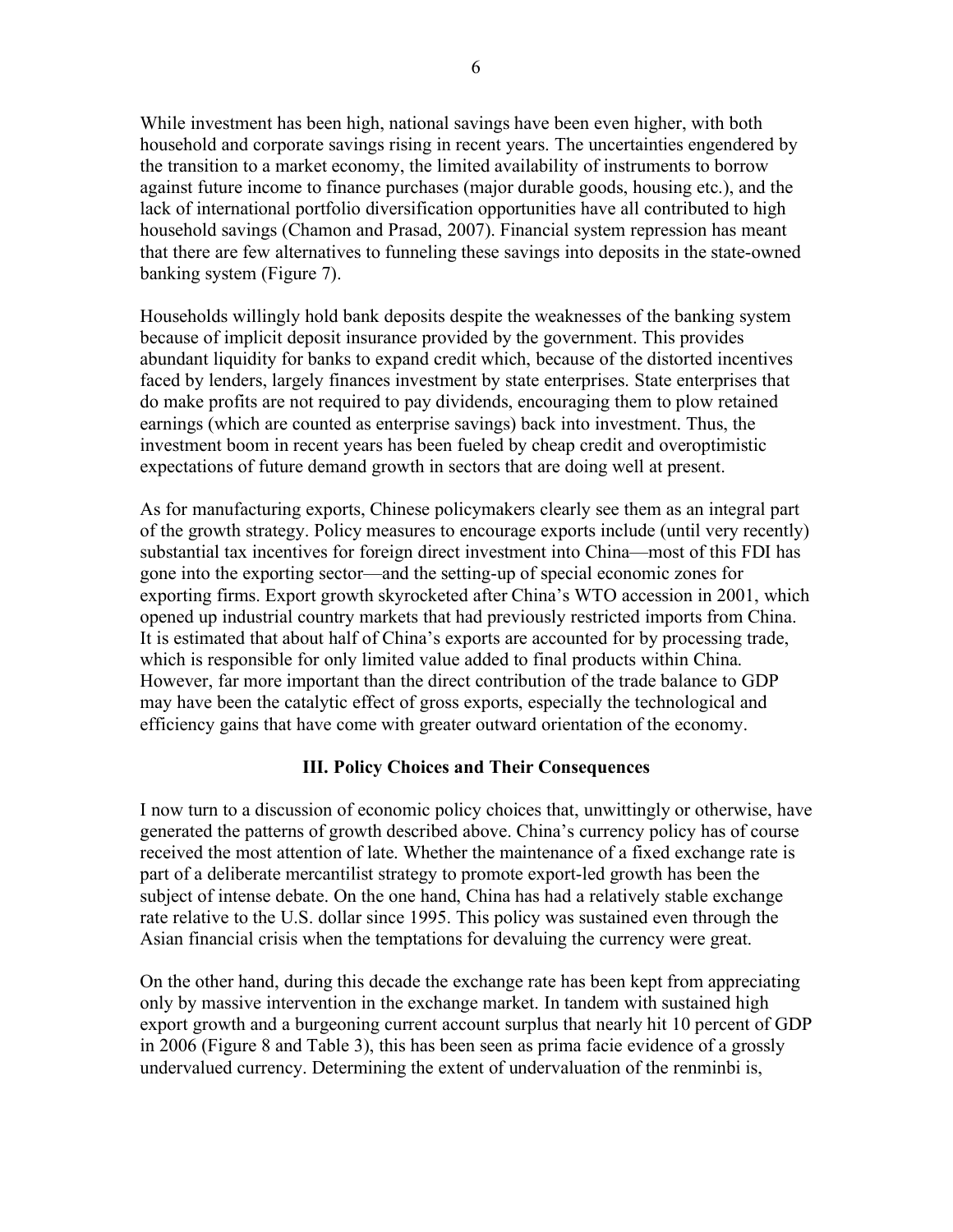however, not an easy matter.<sup>6</sup> In any event, there are clearly huge underlying pressures for real exchange rate appreciation coming from China's high productivity growth in its traded goods sector relative to that of its trading partners. <sup>7</sup> Despite these pressures, as Figure 9 shows, the real effective exchange rate of the renminbi is now *below* its recent peak in 2002 (largely due to the U.S. dollar's depreciation against other major currencies).

What has accounted for the surge in the accumulation of international reserves since 2001 (Figure 10)? Table 4 shows that, during the period 2001-04, inflows of speculative capital (in anticipation of eventual renminbi appreciation) accounted for most of the pickup in the pace of reserve accumulation relative to the period 1998-00. During 2005-06, speculative inflows shrank but the slack was more than taken up by a dramatic surge in the trade balance, which doubled the rate of reserve accumulation that had been seen during 2001-04. The inflows resulting from these factors have added to the liquidity in the banking system and further complicated the control of credit growth (Figure 11)

Why have these inflows not led to rampant inflation? The answer lies in the ability of the People's Bank of China (PBC) to sterilize these inflows. Such sterilization usually quickly runs into limits in most emerging market economies. Government bonds that are used to soak up liquidity have to offer increasingly high yields to convince domestic economic agents to hold them, leading to ever-increasing costs to the budget.

In the case of China, however, a confluence of forces appears to have made sterilization operations relatively easy to carry out. As noted earlier, private saving rates (both household and corporate) continue to be very high; most of these savings invariably flow into the banking system since there are few alternatives. This has made the banks flush with liquidity, particularly at a time when they are under pressure to hold down growth in credit. Despite a number of recent increases in the required reserves ratio, the banking system as a whole still has a sizeable chunk of excess reserves at the PBC (Figure 12a). The PBC has been cutting the rate of remuneration on excess reserves (now at 0.99 percent) in order to discourage banks from holding excess reserves at the PBC as they reduce the efficacy of the monetary transmission mechanism (Figure 12b).

The state commercial banks have also been aggressively trying to improve their balance sheets, including in terms of meeting capital adequacy norms set by the government, in order to attract strategic investors and undertake successful IPOs. In this context, banks have an incentive to hold PBC bills rather than increase their lending since corporate lending, for instance, carries a capital requirement of 100 percent while no capital needs to be put aside for lending to the government. Thus, there is a great deal of demand for PBC bills even at relatively low interest rates.

<sup>&</sup>lt;sup>6</sup> See Goldstein (2005), Frankel (2006), Dunaway, Leigh and Li (2006), and Cheung, Chinn and Fujii (2007) for a range of views on this subject.

 $\frac{7}{1}$  Bosworth and Collins (2007) and Perkins and Rawski (2007) conduct growth accounting exercises and provide estimates of Chinese productivity growth.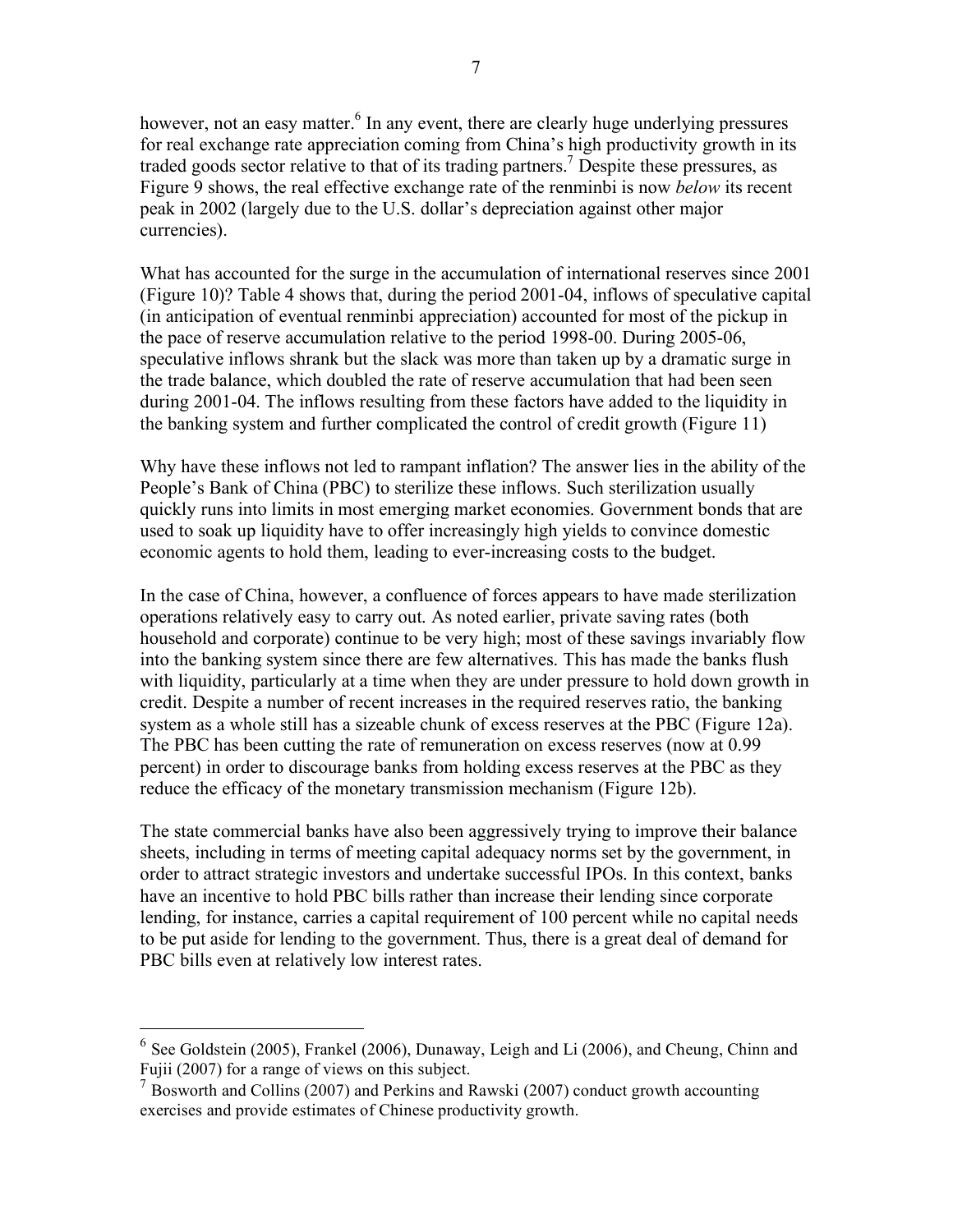Between the increases in reserve requirements and open market operations, the PBC has been able to mop up a lot of liquidity, although the stock of outstanding PBC bills has now grown quite large and the PBC is constantly playing catch-up with the liquidity pouring into the banking system (Figure 13).<sup>8</sup> Nevertheless, yields on PBC bills remain well below the rates of return on comparable-maturity industrial country treasury bonds (Figure 14). This means that, at the margin, sterilization is essentially a moneymaking operation for the PBC.

But such a cost-benefit calculation can be deceptive. As discussed in more detail below, one of the principal concerns is that the lack of exchange rate flexibility not only reduces monetary policy independence, it also hampers banking sector reforms. The inability of the PBC to use interest rates as a primary tool of monetary policy implies that credit growth has to be controlled by blunter and non-market-oriented tools, including targets/ceilings for credit growth as well as "non-prudential administrative measures" (which effectively amount to moral suasion). Prasad and Rajan (2006) argue that this vitiates the process of banking reform by keeping banks' lending growth under the administrative guidance of the PBC rather than letting it be guided by market signals. This constraint has also perpetuated large efficiency costs via provision of cheap credit to inefficient state enterprises (Dollar and Wei, 2007). The incidence of these and other costs of banking system inefficiency are not obvious, but they may ultimately be borne by depositors in the form of low (or negative) real returns on their saving.<sup>9</sup>

The management of capital flows has been another crucial component of macroeconomic policy. Extensive capital controls, along with tax benefits and other incentives, have been used to promote inward FDI while other forms of inflows, especially portfolio debt, have been discouraged (Prasad and Wei, 2007). Capital controls have also played an important role in protecting the banking system from external competition by restricting the entry of foreign banks and by making it harder to take capital out of the country. The limited development of debt and equity markets means that the state-owned banking system is effectively the only major game in town, for both borrowers and savers.

China's approach to exchange rate policy and capital account liberalization may be indicative of a desire to maintain stability on the domestic and external fronts while opening up to trade and financial flows. And the large stock of foreign exchange reserves resulting from these policies may serve as insurance against vulnerabilities arising from a weak banking system.<sup>10</sup> But there comes a point when the policy distortions needed to maintain this approach could generate imbalances, impose potentially large welfare costs, and themselves become a source of instability.

<sup>&</sup>lt;sup>8</sup> Since total deposits in the banking system amount to about 34 trillion yuan (\$4.5 trillion), a 1 percentage point increase in the required reserves ratio locks down about \$45 billion.<br><sup>9</sup> In July 2007, the benchmark one-year deposit rate was raised to 3.33 percent and the tax rate on

bank interest income was cut from 20 percent to 5 percent. The effective after-tax deposit rate is now 3.16 percent, which is still below the current rate of CPI inflation.<br><sup>10</sup> Jeanne (2007) argues that the level of reserves now held by China far exceeds any reasonable

calculation of what is needed for precautionary reasons.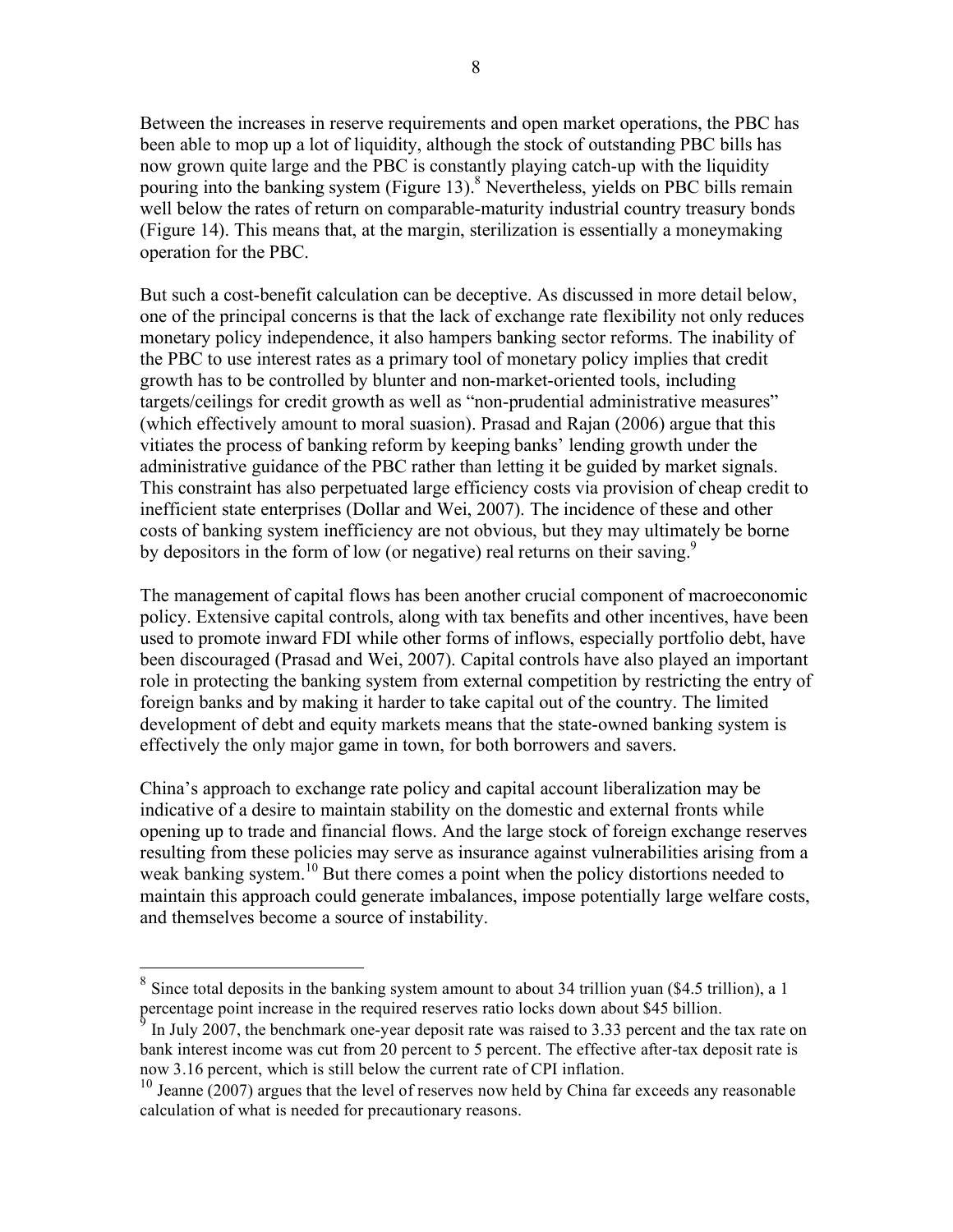### **IV. Connections among Different Reforms**

What is the way forward? It turns out that it is not easy to isolate specific policies to deal with particular problems identified above. Indeed, the reform process appears to have reached a stage where the traditional approach of undertaking incremental reforms in isolation from others may not work well anymore.<sup>11</sup> Given the prominence of China's exchange rate regime in discussions about China-U.S. bilateral relations as well as the issue of global current account imbalances, currency policy provides a good illustration about the inter-connectedness of various reforms.

To begin with, why is the exchange rate regime of such importance? After all, the exchange rate is just a relative price. Moreover, economic models tell us that macroeconomic fundamentals will eventually win out in terms of what really matters the real exchange rate rather than the nominal exchange rate. That is, if the nominal exchange rate does not adjust in response to changes in fundamentals, relative price levels will adjust. But a combination of policies such as financial repression and a closed capital account can delay this adjustment for a significant period. While this can boost export competitiveness by keeping the exchange rate undervalued, there can be subtle indirect costs, in terms of both economic welfare and reduced policy flexibility in responding to various shocks.

What are the costs of an inflexible exchange rate? The schematic diagram below lays out some of the connections, although this should of course be recognized as a heuristic diagram that ignores many of the complexities in the relationships depicted here. The main point is that an inflexible exchange rate, while not the root cause of imbalances in the economy, requires a large set of distortionary policies for its maintenance over long periods. It is these distortions that—through multiple channels—hurt economic welfare and could, over time, shift the balance of risks in the economy.

 $11$  See Blanchard and Giavazzi (2006) and Prasad and Rajan (2006) for more on this point.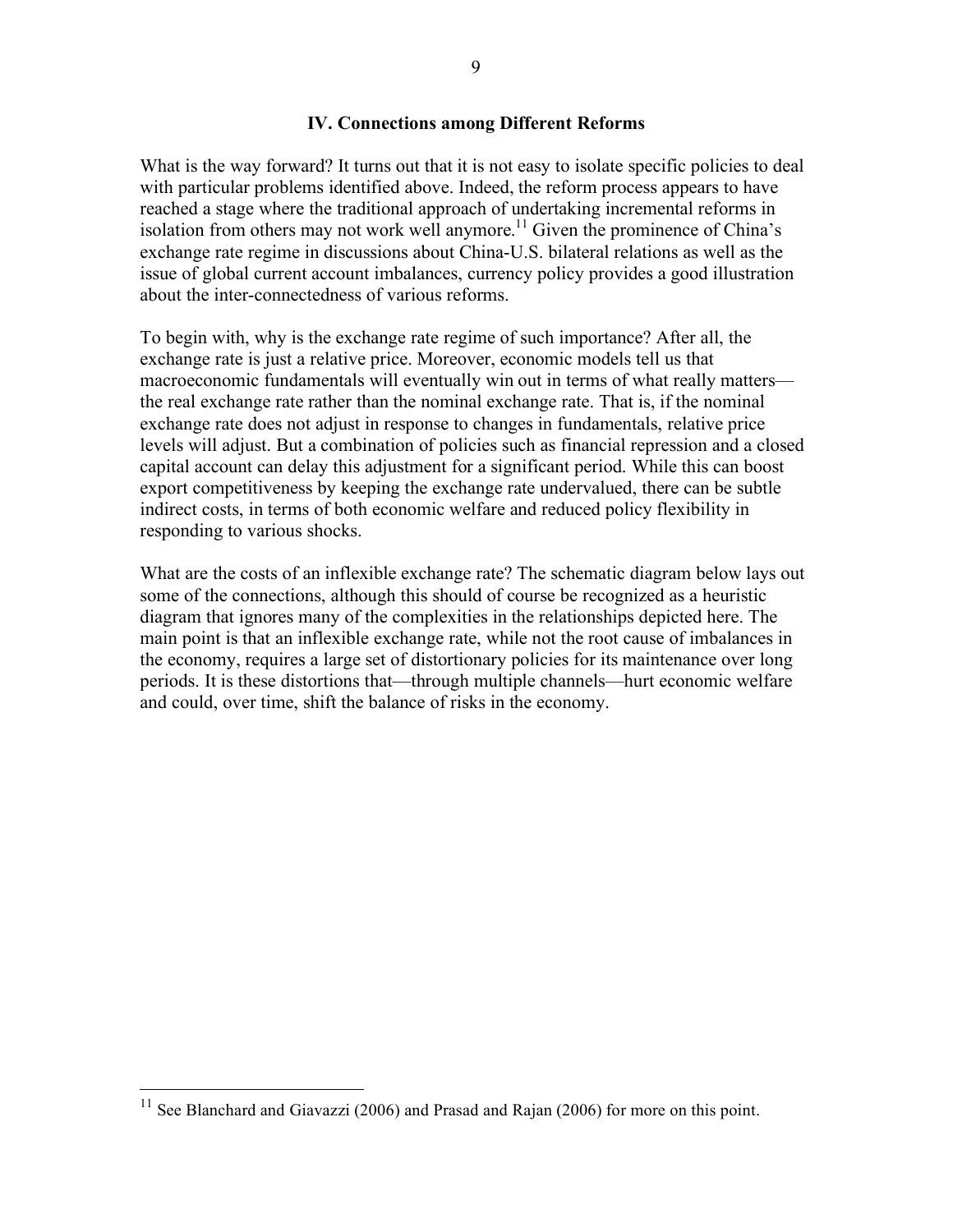

**Lack of Exchange Rate Flexibility Complicates Macro Policy and Reforms**

Flipping this around makes it easier to see why exchange rate flexibility matters for China. It is not because it will directly have a large or lasting impact on problems such as the U.S.-China trade imbalance.<sup>12</sup> Rather, the case for a flexible exchange rate rests on a deeper set of policy priorities, with the ultimate objective being balanced and sustainable growth in the longer term.

### **Making the Right Connections**



<sup>&</sup>lt;sup>12</sup> While Chinese currency appreciation by itself may not have much of an impact on global current account imbalances, it would be an important step towards resolving those imbalances since other Asian economies may be emboldened to allow their currencies to appreciate as well if China made the first move.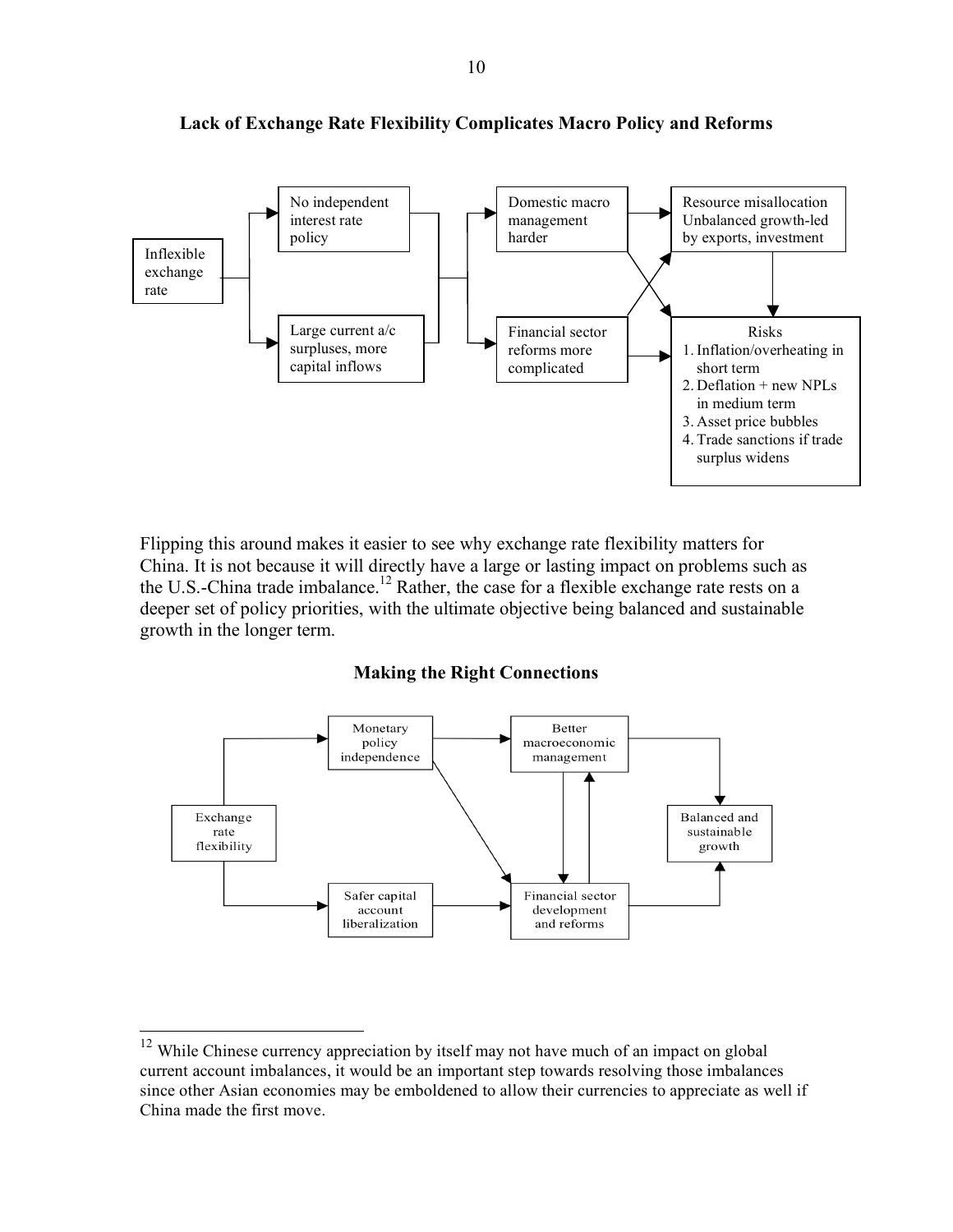An independent interest rate policy is a key tool for improving domestic macroeconomic management and promoting stable growth and low inflation. As the Chinese economy becomes more complex and market-oriented, it will become harder to manage through command and control methods as in the past. And, as it becomes more exposed to global influences through its rising trade and financial linkages to the world economy, it will also become more exposed to external shocks. Monetary policy is typically the first line of defense against macroeconomic shocks, both internal and external. Hence, having an independent monetary policy is important for overall macroeconomic stability.

Monetary policy independence is, however, a mirage if the central bank is mandated to attain an exchange rate objective. Capital controls, which prevent money from moving in and out of an economy easily, do insulate monetary policy to some extent. But capital controls are notoriously leaky (the unofficial flows into and out of China itself are ample testimony to this) and tend to become increasingly less effective over time. <sup>13</sup> Thus, a flexible exchange rate is a prerequisite for an independent monetary policy.

Independent interest rate policy, in turn, is a key input into financial sector reforms. Until the late 1980s, lending operations of state-run banks (which still dominate the financial landscape in China) were determined by the government. The legacy of directed lending lives on in some ways, especially since Chinese banks have still not developed riskassessment expertise or been given the right incentives to lend on commercial principles. Thus, using interest rate policy, rather than government directives, to guide credit expansion is essential to encourage banks to become more robust financial institutions. Trying to foster the commercial orientation of the banking sector in the absence of monetary policy tools to guide credit and money growth vitiates banking reforms.

The argument that the financial system needs to be fully modernized before allowing currency flexibility therefore has it backwards. Indeed, durable banking reforms are likely to be stymied if the PBC's ability to manage interest rates is constrained by the exchange rate objective. The PBC then has to revert to its old practice of telling state banks how much to lend and to whom, which hardly gives banks the right incentives to assess and price risk carefully in their loan portfolios. This makes banking reforms even more complicated than they already are.

Another requirement for broader financial development is a stable macroeconomic environment, for which again good macroeconomic policies, including effective monetary policy, are necessary. On the flip side, the lack of effective macroeconomic management could generate risks via the financial sector. In the absence of room for maneuver on interest rates, liquidity flows into the economy could result in asset price bubbles, including in the real estate and stock markets. These markets could become

<sup>&</sup>lt;sup>13</sup> A crude way of measuring *net* flows through unofficial channels is to look at the errors and payments category of the balance of payments. Prasad and Wei (2007) document that, during periods of downward (depreciation) pressures on the renminbi—e.g., the Asian crisis period errors and omissions were negative and large, suggesting significant capital flight. During 2003- 05, the errors and omissions turned into large positive numbers, reflecting speculative inflows in anticipation of renminbi appreciation. *Gross* unofficial flows could of course be much larger.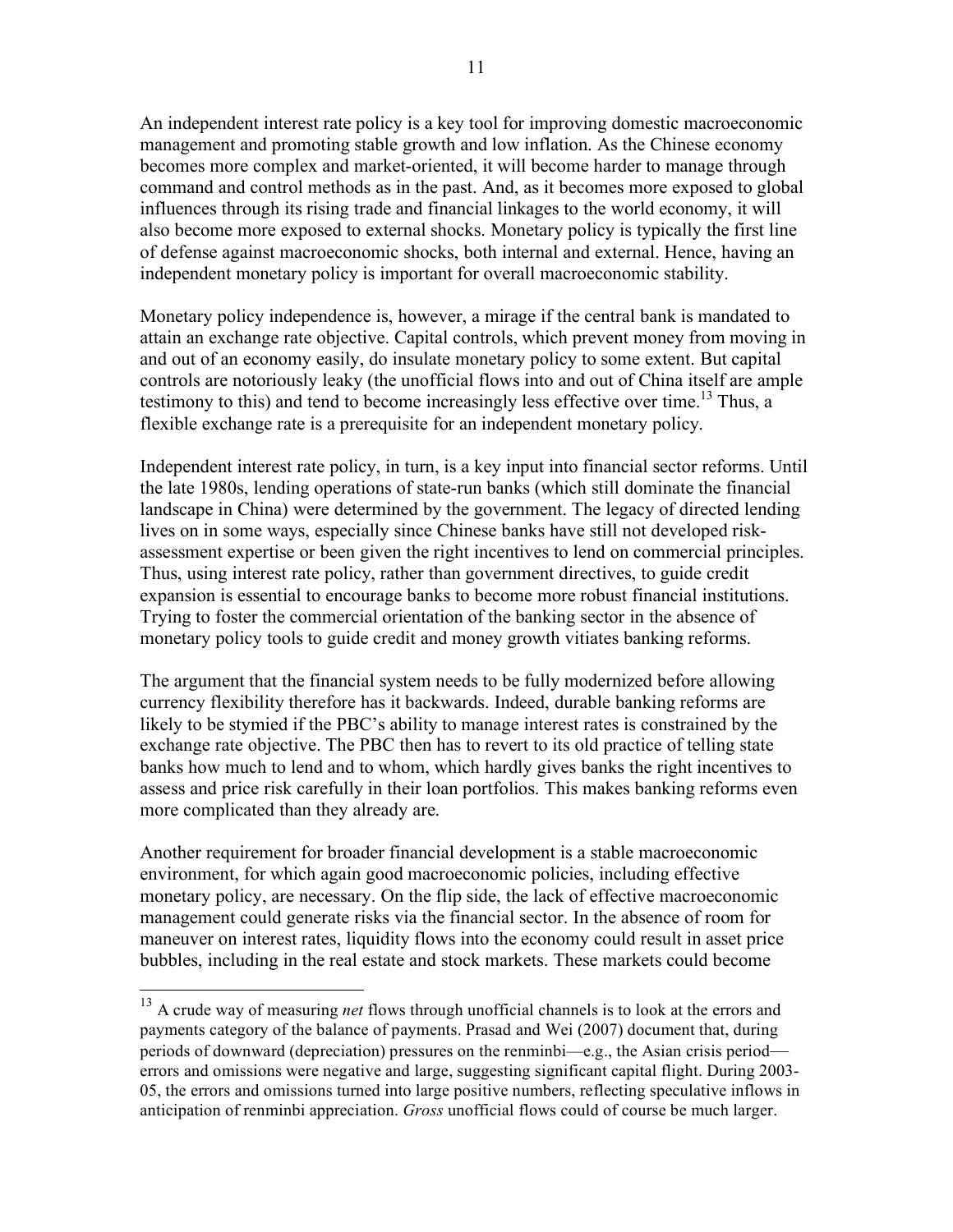vulnerable to sudden and unpredictable shifts in investor sentiment that could send them tumbling at the slightest provocation, with broader ripple effects through the economy.

For developing the domestic financial sector, opening up of the capital account—to inflows as well as to outflows—could also serve as an important catalyst.<sup>14</sup> Inflows can bring in technical expertise on developing new financial instruments, creating and managing risk assessment systems, and improving corporate governance. Indeed, the approach of using foreign strategic investors to improve the efficiency of domestic banks is a strategy the Chinese authorities see as playing a useful role in their overall reform effort. Allowing outflows would help increase efficiency by creating competition for the domestic banking system and limiting the captive source of funds (bank deposits) that now keep domestic banks flush with liquidity.

However, opening the capital account ahead of introducing greater flexibility in the exchange rate could pose serious problems in the future.<sup>15</sup> History is replete with examples of countries that opened up the capital account while things looked good, even while keeping their exchange rates fixed, and were then subject to large exchange rate depreciations when they were subject to sudden stops and/or reversals of capital flows.

Ultimately, stable macroeconomic policies and a well-developed and efficient financial sector are crucial ingredients for balanced and sustainable growth. Exchange rate policy is clearly not an end in itself but, as shown by the connections depicted above, has an important role to play in achieving these deeper policy reforms and also the ultimate objectives in terms of growth and welfare.

# **V. A Broader Context for Currency Reforms**

For an emerging market economy, keeping domestic inflation low and stable, and controlling inflation expectations, always constitutes a difficult challenge. For all its flaws, the exchange rate link to the U.S. has served as a useful anchor for inflation expectations in China. So what could serve as a suitable alternative anchor for inflation expectations in place of a tightly managed exchange rate?

Marvin Goodfriend and I have argued that China should adopt an explicit inflation objective—a long-run range for the inflation rate and an explicit acknowledgement that low inflation is the priority for monetary policy—as a new anchor for monetary policy (Goodfriend and Prasad, 2007). An inflation objective, coupled with exchange rate flexibility, would work best to stabilize domestic demand in response to internal and external macroeconomic shocks. Indeed, focusing on inflation stability is the best way for monetary policy to achieve broader objectives such as financial stability and high employment growth. Over time, the inflation objective would provide a basis for currency flexibility. Thus, exchange rate reform will be seen as a key component of an overall reform strategy that is in China's short- and long-term interests.

<sup>&</sup>lt;sup>14</sup> See Kose, Prasad, Rogoff and Wei (2006).<br><sup>15</sup> See Eichengreen (2004), Prasad, Rumbaugh, and Wang (2005), and Yu (2007).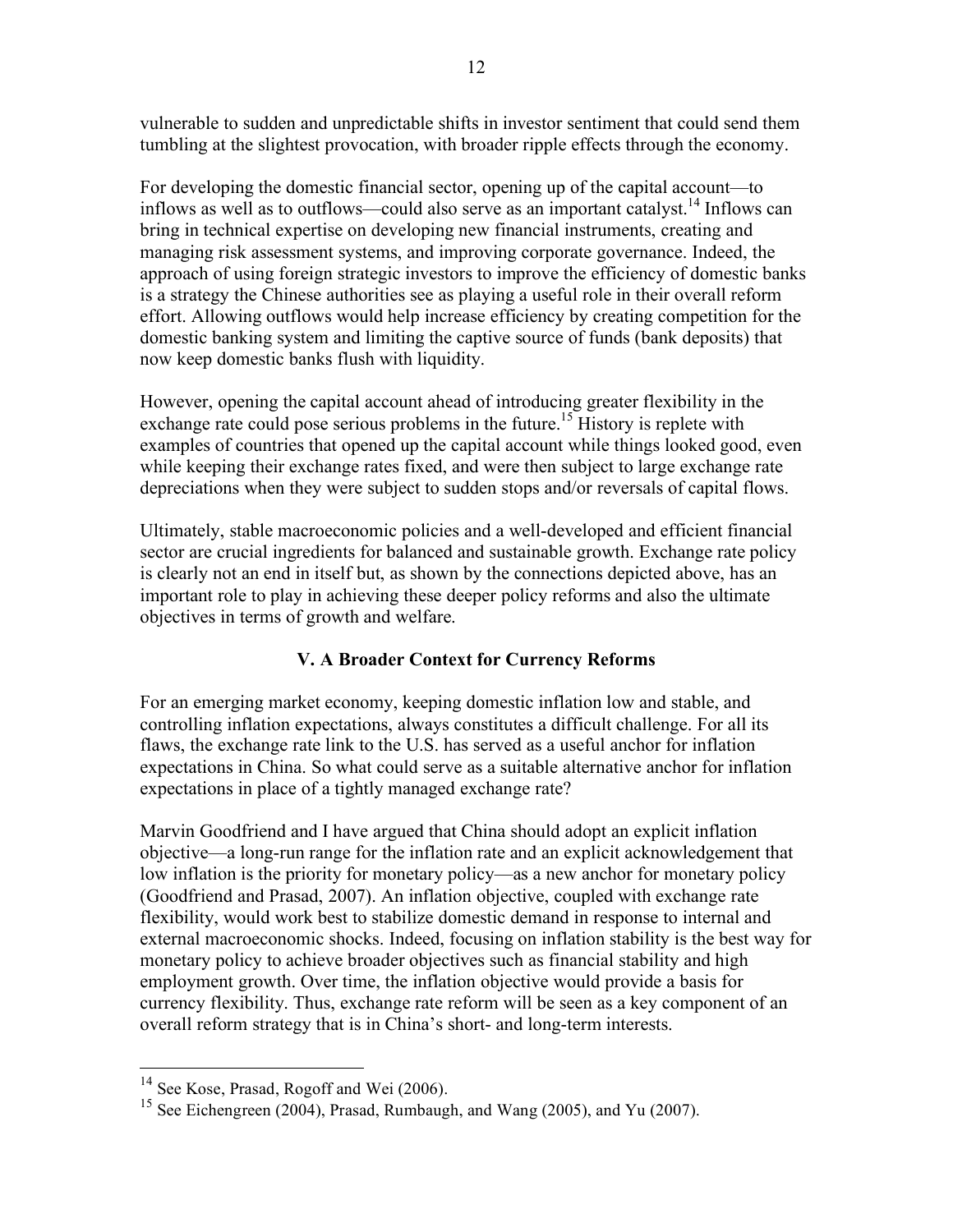The time is right for making the switch—economic growth is strong and headline inflation is low. At an operational level, the PBC could continue its current approach to monetary policy, which includes setting targets for money and credit growth. The crucial difference would be to switch the strategic focus from the exchange rate to the inflation objective, which means that the currency could appreciate or depreciate in response to more fundamental economic forces such as productivity growth. This framework would subsume monitoring of monetary aggregates such as M2 and private credit, but directly targeting these aggregates is increasingly inappropriate for an economy that is undergoing rapid structural transformation and changes in the structure of its financial markets.

But how could such a regime—which is in many ways similar to that advocated for the U.S. by Federal Reserve Board Chairman Ben Bernanke—work effectively in an economy with a weak financial system? The basic condition is that banks' balance sheets must be robust to interest rate fluctuations. The PBC has already made good progress on this front by clearing bad loans from the books of the key large banks and recapitalizing them. Full modernization of the banking system is a long way off, of course. But it would be inadvisable to wait for that outcome before moving to a new monetary framework. Indeed, as noted earlier, effective monetary policy is necessary for pushing forward with financial sector reforms.

I am not advocating a full-fledged inflation targeting regime, although this could serve as a useful long-term goal. The approach I have outlined above is more practical for the foreseeable future, and it should deliver most of the benefits of formal inflation targeting.

Two related points are worth noting. Independent interest rate policy requires a flexible exchange rate, not a one-off revaluation or a sequence of revaluations. A flexible exchange rate buffers some of the effects of interest rate changes, especially in terms of offsetting the temptation for capital to flow in or out in response to such changes. A oneoff revaluation can solve this problem temporarily, but could create even more problems subsequently if interest rate actions in a different direction become necessary, or if investor sentiment and the pressures for capital inflows or outflows shift. This is why the focus on a large one-time revaluation to atone for past sins does not get us anywhere, either in terms of the policy debate or in terms of effecting reforms that really matter.

Another crucial point is that exchange rate flexibility should not be confused with full opening of the capital account. An open capital account would allow the currency to float freely and be market-determined. But the exchange rate can be made flexible and the objective of monetary policy independence achieved even if the capital account is not fully open. Indeed, as noted above, there are good reasons why it is preferable to move more gradually on capital account opening than on exchange rate flexibility. A free float with an open capital account is a useful long-term objective, but is not a high priority in the short run.

A concern often expressed by Chinese policymakers is that, given the fragility of the domestic banking system, exchange rate flexibility could be disastrous. There are two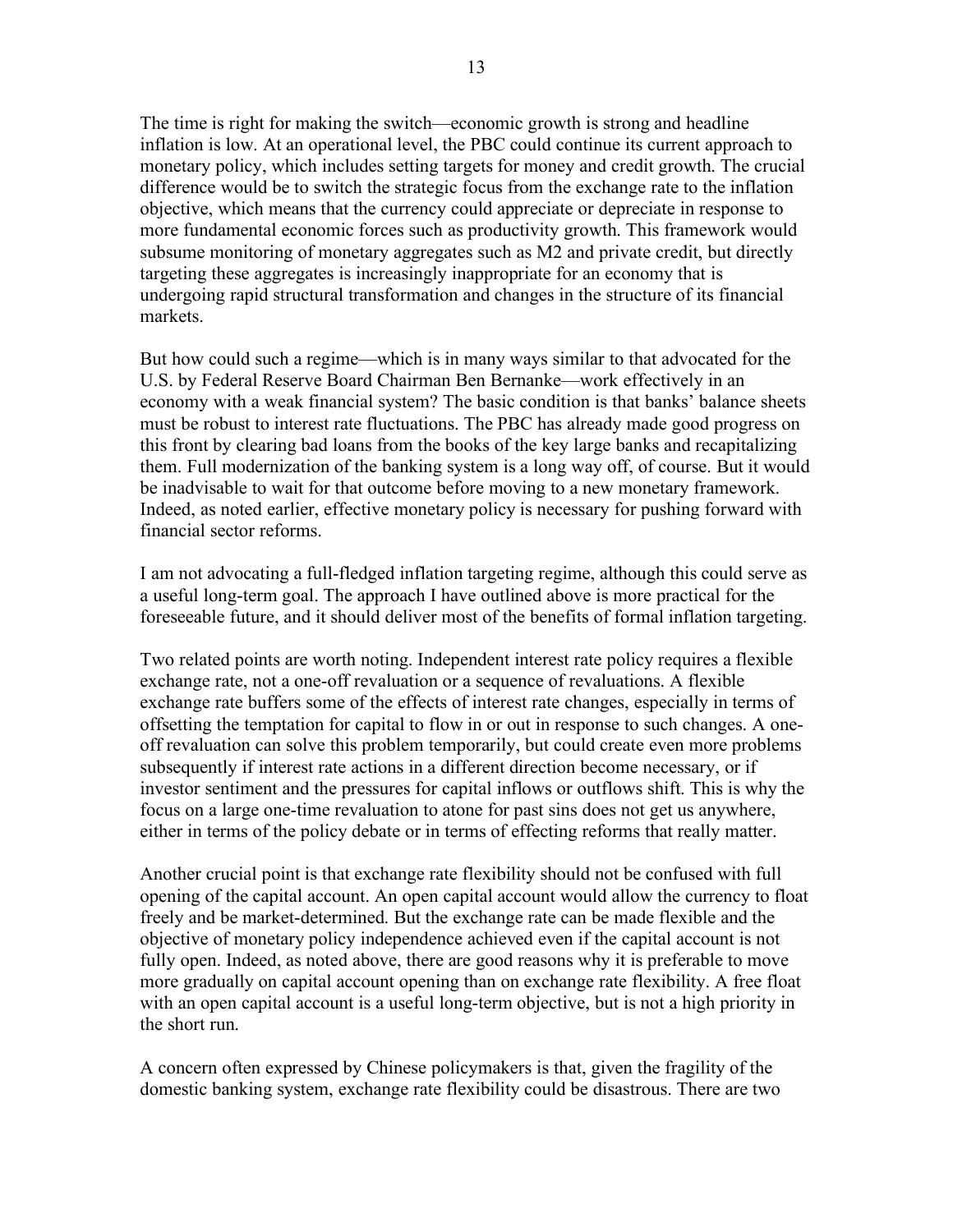possible factors behind this concern. One is that sharp changes in the value of the currency could destroy bank balance sheets. There is little evidence, however, that Chinese banks have large exposures to foreign currency assets (and/or external liabilities denominated in renminbi) that would hurt their balance sheets greatly if the renminbi were to appreciate in the short run.

A more serious concern is that outflows of capital could starve the domestic banking system of liquidity by allowing domestic savers to take their money abroad. This is where the difference between exchange rate flexibility and capital account liberalization becomes especially important. There is no reason why, with even the moderately effective capital controls that are in place now, China could not allow for more exchange rate flexibility. A flexible exchange rate, even if it does not yield a "true" market equilibrium rate because capital flows are constrained, can allow for an independent monetary policy. And this flexibility does not by itself generate channels for evading controls on capital flows.

In short, as a reason for not moving more quickly towards a flexible exchange rate, banking system weaknesses constitute a red herring.

### **VI. Bumps and Lumps Along the Road**

While one may quibble about the pace of reforms and their sequencing, there is undeniably progress being made in terms of various reforms and a recognition on the part of Chinese policymakers about what needs to be done. What could derail this process? I now review a series of risks that the Chinese economy faces, how the present economic circumstances may allow them to be dealt with, and what could be done to mitigate them. This is not meant to be an exhaustive set of risks and one must also emphasize the proviso that, to paraphrase Donald Rumsfeld, the known unknowns may be far less consequential than the risks that we may not even be able to conceive of in advance.

With China's increasing integration into the world economy through its trade and financial linkages, its exposure to external shocks has increased and so has their potential impact on the Chinese economy. It is difficult to compartmentalize risks as emanating from domestic or external sources, however, since it is the interaction of foreign and domestic circumstances that matters for the economic impact of these shocks. With this caveat in mind, let us begin by tracing through some specific shocks that have mattered in previous emerging market crises and see what relevance they may have for China.

1. *Sudden stop or reversal of capital inflows*. This phenomenon has been associated with a large number of emerging market crises and can be particularly brutal when an economy is heavily dependent on foreign capital. In China's case, this dependence is quite limited. Most of the flow of capital through official channels has been in the form of foreign direct investment (FDI). This form of foreign inflows tends to be the most stable and difficult to reverse in short periods. Furthermore, the amount of annual gross FDI inflows that China received in 2005-6 was about \$80 billion, which amounted to only 3 percent of GDP. The level of external debt remains low at about 12 percent of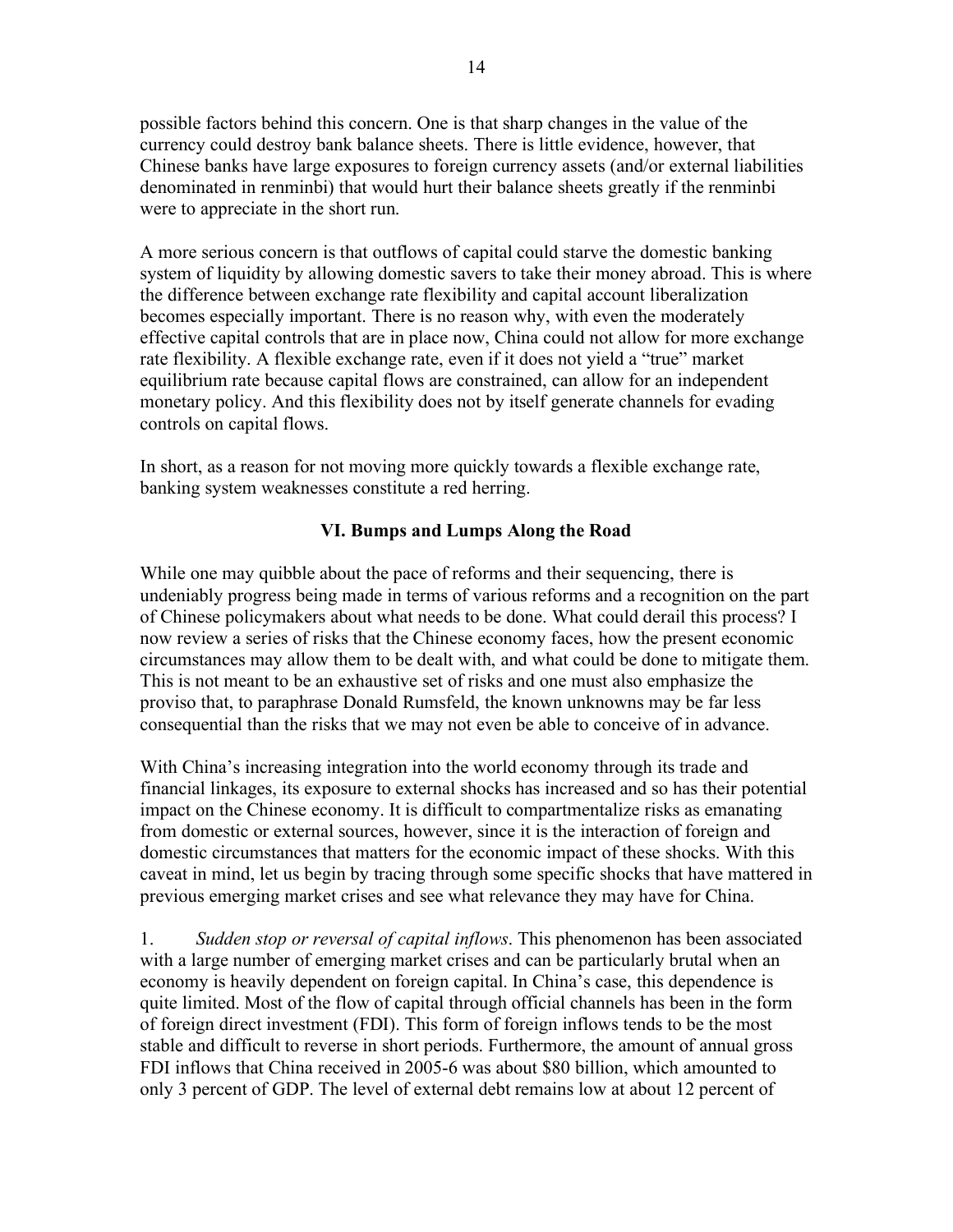GDP and, notwithstanding the rising share of short-term debt in total debt, is hardly at a level that is a cause for concern. China's international investment position (Table 5) shows that FDI liabilities account for more than half of total foreign liabilities, and foreign exchange reserves amount to more than double the remaining liabilities (portfolio equity, portfolio debt, and other investment, which includes trade credit, bank loans etc.)

Putting these factors together, a sudden stop of capital inflows must be regarded as a lowprobability event and, in any case, will have little direct short-term impact on the Chinese economy.<sup>16</sup> By extension, financial crises in other emerging market economies are unlikely to spill over to China, so "contagion" is not a major concern.

2. *Plunge in the value of the U.S. dollar against major international currencies*. This is an ever-present possibility given the high level of the U.S. current account deficit. Unless the value of the renminbi was in fact to be set against a basket of currencies with a sufficiently high weight on non-U.S. currencies, this would lead to a depreciation of the renminbi in real effective terms, further boosting the competitiveness of Chinese exports in non-U.S. markets. The direct impact on China would be limited (depending also on what happened to U.S. import demand), but the effective depreciation of the renminbi could drive the current account surplus higher, bring in more inflows, and make domestic macroeconomic management even harder. There could of course be major second-round effects if the dollar depreciation led to a spike in U.S. inflation, which in turn led to a tightening by the Fed and a slowdown in U.S. activity, affecting global demand.

3. *Collapse of external demand*. In the U.S., the "recession" word has been uttered by no less a personality than Greenspan. Of course, he and others do not see this as a likely event, but there are factors like a meltdown of the subprime mortgage market that could ripple through financial markets and trigger a slowdown in domestic consumption. A slowdown in the U.S. economy would have significant spillover effects onto other economies that also constitute major Chinese export markets. Chinese exports of goods and services amount to about 40 percent of GDP and exports to the U.S. account for about one-third of the total. Thus, this is an important risk for the Chinese economy, especially given that net exports have made a sizable contribution to growth in 2005-06.

4. *U.S. trade sanctions*. About a third of China's exports go to the U.S., so substantial tariffs or quantity restrictions on U.S. imports of Chinese products would certainly hurt export growth. There is a distinct probability that bipartisan legislation will soon be brought to the floor of Congress but, in the interests of making such legislation WTO-compliant and veto proof, it is likely to be less drastic than last year's Schumer-Graham bill (which called for across-the-board tariffs of 27.5 percent on imports from China). It is also likely to give the Chinese more time to modify their currency regime by calling for better guidelines to measure currency misalignment and deal with excessive misalignment through the intervention of international organizations such as the IMF.<sup>17</sup>

<sup>&</sup>lt;sup>16</sup> In Goldstein's (2005) cross-country analysis of external vulnerabilities among emerging

market economies, China comes out looking rather good on most dimensions.<br><sup>17</sup> The Senate Finance Committee has already proposed some legislation along these lines. The legislation--sponsored by Senators Baucus, Grassley, Schumer and Graham--appears to have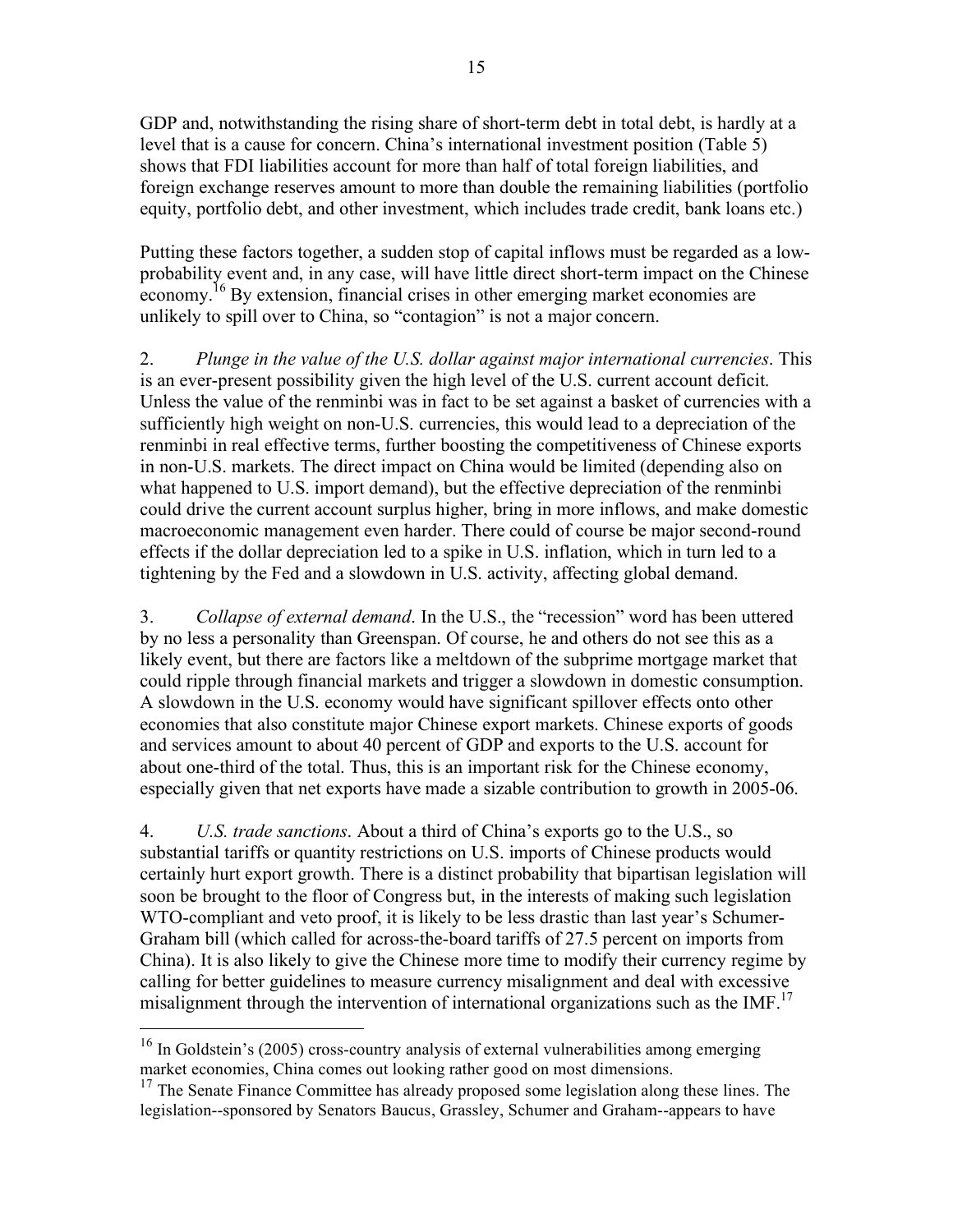In short, this is a serious risk, but one that ought to come with due warning and time to respond. If the response were to take the form of retaliatory trade sanctions by the Chinese (as was witnessed recently in the spat over the safety of food imports), things could turn ugly very quickly and have detrimental effects on China-U.S. bilateral trade and economic relations.

5. *Loss of confidence in the banking system.* This is potentially one of the more serious risks in the economy. Deposits in the state-owned banking system are implicitly insured by the government, but this covenant could come into question very quickly. What could trigger this? A new formal deposit insurance system is in fact being put in place, but it is difficult to predict the authorities' reaction if a bank was indeed close to failing and the subsequent reactions of depositors in the entire banking system if the system did work the way it should (i.e., occasionally allowing weak banks to fail). Moreover, although the NPL problem seems to be under control, an economic downturn could lead to a surge in new NPLs because of the credit boom and the consequent rapid expansion of fixed asset investment that is now fueling growth.

The true extent of nonperforming loans (NPLs) in the banking system is unclear. So it is difficult to say conclusively whether the existing stock of foreign exchange reserves will be enough to protect the banking system, but this is likely to be the case even if new NPLs surge and private agents pull a substantial portion of their savings out of bank deposits. Moreover, so long as the capital account remains relatively closed, the possibility of massive capital flight is limited. But the government has recently been opening channels for money to flow out of the economy in order to relieve pressure on the exchange rate. They have encouraged institutional investors to move funds abroad and also relaxed the restrictions on the amount of financial capital that can be taken out of the country by households. History shows that, once these taps are opened, it is very difficult to shut them off.

This poses a significant risk because deposits in the banking system now stand at about 160 percent of GDP while foreign exchange reserves amount to less than 50 percent of GDP. The risk of such a massive flight out of bank deposits is small. But let's consider a more plausible scenario. What if depositors (both households and enterprises) became concerned enough to move, say, ten percent of their deposits out of the banking system into foreign assets? Given the size of total bank deposits, there could be significant financial market turbulence associated with such a large absolute amount of capital flowing out of the country in a relatively short period of time.

One can envision such turbulence having a cascading effect on the economy. It could lead banks to become more cautious in their lending, generate more NPLs as marginally viable firms find it harder to get working capital, force the regulator to come down harder on bank lending, and cut overall credit and investment growth. Private sector enterprises, especially small and medium-sized ones, would be particularly hard-hit by such a credit

broad bipartisan support and could be brought to a floor vote sometime this fall. Similar legislation has been proposed by the Senate Banking Committee (Dodd-Shelby et al.) and the House of Representatives (a revised version of last year's Ryan-Hunter bill).

 $\overline{a}$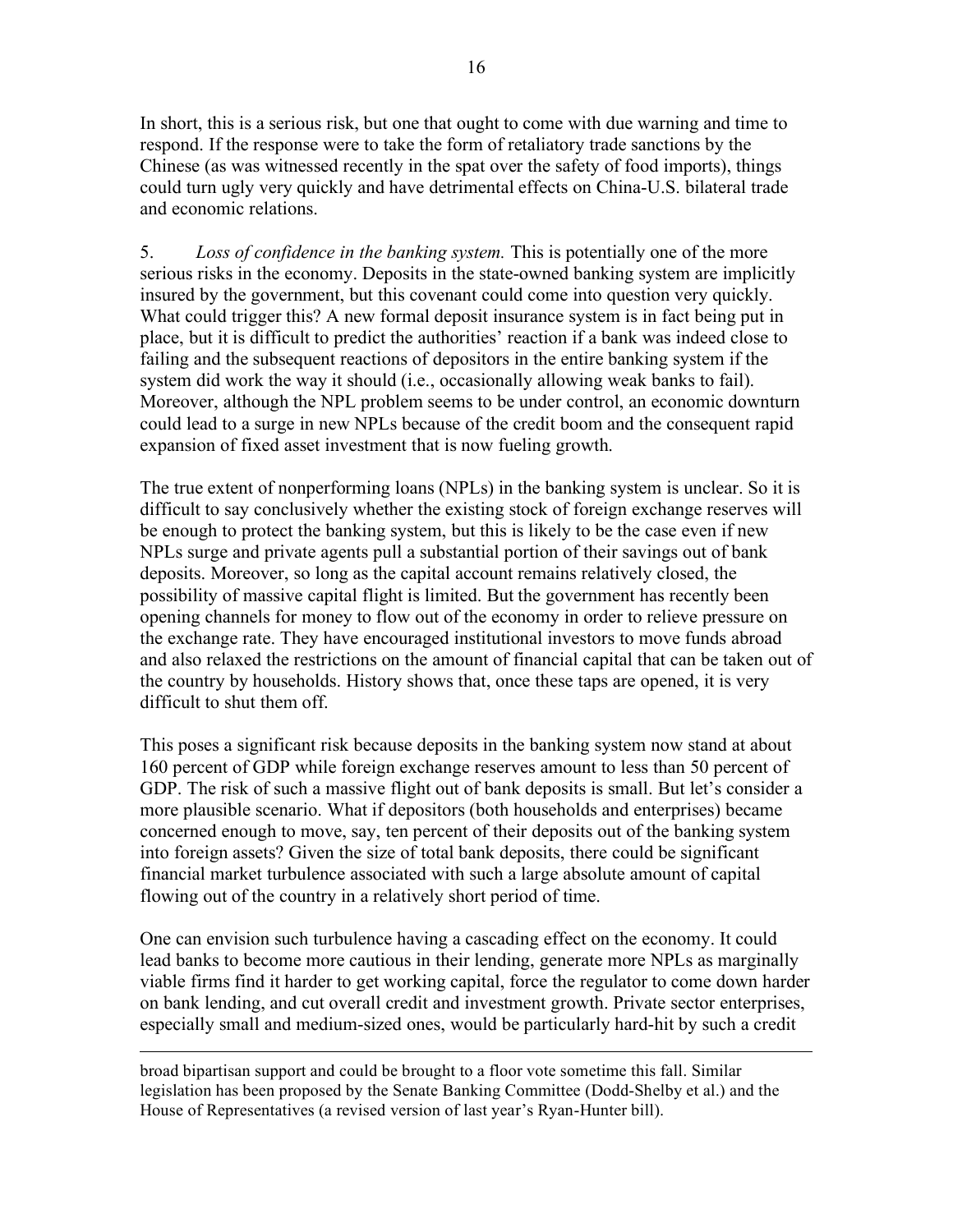squeeze. These developments could also make households increase precautionary saving and rein in spending, thereby setting off a deflationary spiral. Once again, the absence of flexible policy tools such as independent interest rate policy could lead to more heavyhanded intervention, which could make things worse in the short run.

While the possible magnitude and implications of a surge in capital outflows and their consequences are open to debate, these numbers do serve to drive home one important point. Rather than focus on capital account liberalization, which can be risky if circumstances change and there is pressure for outflows, it would be far better to deal with the root problem—the lack of exchange rate flexibility and the absence of an independent monetary policy.

6. *Asset price busts*. In the absence of a well-developed financial system and other viable alternatives to bank deposits that now have negative real rates of return, Chinese investors have been pouring money into the stock market. Both household and enterprise savings have been flowing in fast and strong into equities; growth in household bank deposits has in fact turned negative in recent months as investors have been swept up in the stock market euphoria and the real returns on bank deposits have fallen further into negative territory. Are stock market valuations completely out of whack and susceptible to a steep fall? It is difficult to answer this question based on traditional metrics such as price-earnings ratios. Many listed companies in China—most of which are still large state-owned or joint venture companies—are getting subsidized inputs, as noted earlier, so their putative earnings must be treated with caution. At any rate, with the surge in stock prices over the last year, the average price-earnings ratio on the Shanghai A-share market has more than quadrupled from 17 at end-2005 to 70 in October 2007 (Figure 15).

The massive run-up in equity prices within a very short period of time and the increasingly wide participation in the stock market by uninformed investors make it likely that the market is vulnerable to sharp swings in prices.<sup>18</sup> Despite the recent equity market reforms that removed the overhang of nontraded shares, about two-thirds of shares are still held by institutional investors (mostly state-owned) and are not actively traded. This implies that individual investors' aggregate stock market wealth amounts to about 35-40 percent of GDP.<sup>19</sup> A sharp fall in equity prices could spook retail investors and generate broader concerns about the domestic financial system. While such a shock could in itself be contained by the authorities, the sort of cascading effects discussed in the previous point could again become relevant.

<sup>&</sup>lt;sup>18</sup> Press reports indicate that, in recent weeks, new individual accounts in the A-share market are being opened at the rate of about 100,000 a day. The total number of accounts on both the Shanghai and Shenzhen stock markets--including A-share, B-share and managed fund accounts- is now estimated to be about 108 million. A recent article in the newspaper *China Daily* describes how some firms are looking for ways to reduce disruptions to workflow and the distractions caused by employees trying to surreptitiously conduct stock trades while at work. One firm has reportedly set aside half an hour in the morning and half an hour in the afternoon of each workday for employees to devote their full attention to stock trading on the internet!

 $19$  Wang (2007) estimates that, as of September 2007, stocks account for 13 percent of household wealth, with bank deposits and property accounting for 27 percent and 53 percent, respectively.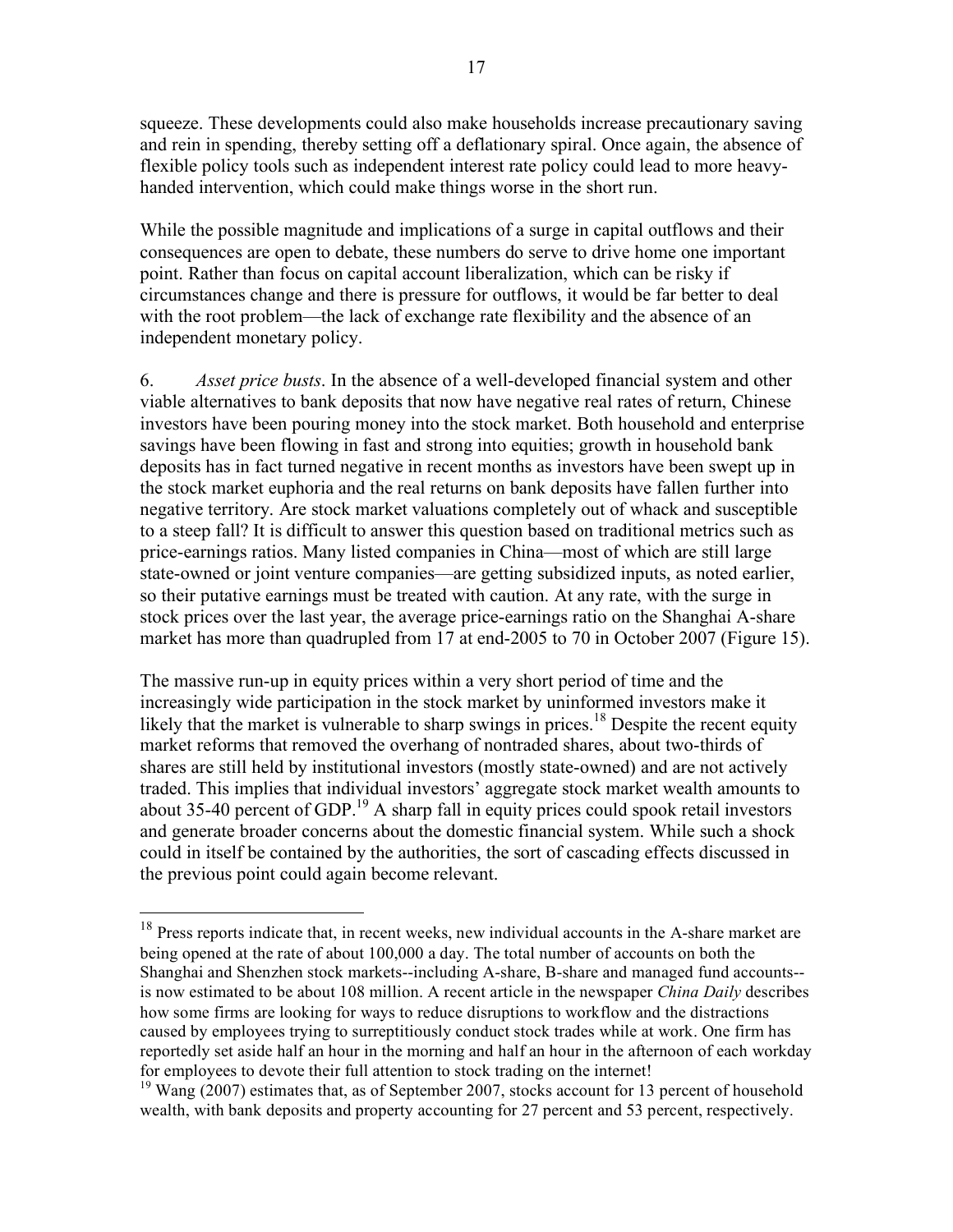7. *Social instability.* This is another wildcard. The rising inequality of incomes between rural and urban areas, between well-educated and low-skilled workers, etc.—has created deep resentment in a society that is ostensibly driven by egalitarian ideals.<sup>20</sup> Moreover, the effects of institutional weaknesses such as corruption and lack of public sector transparency are felt more keenly by the poor. Such tensions could very easily boil over for any number of relatively minor reasons. The Chinese Communist Party has hitherto managed to keep a lid on social instability by quickly isolating and beating back such incidents, but these could easily spin out of control if the government responds to some external shock in a way that causes the burden to fall largely on the poor.

8. *A grab bag of other issues.* There are other risks as well that could slow growth. A sharp increase in oil prices could affect Chinese industrial output. However, China has made some progress in building up its stockpile of oil reserves and there is room in the budget for short-term increases in subsidies, so this is unlikely to affect growth much. Demographic pressures are also building and, as dependency ratios rise and the share of the working-age population declines, these pressures could have adverse implications for labor supply and also for social expenditures on health. The model of growth led by capital- and energy-intensive industrial production has led to severe environmental degradation that is becoming rather obvious and has major welfare consequences. A number of other risks are even harder to quantify. On the political side, a flare-up in tensions across the Taiwan strait would have unpredictable consequences if there was a rapid escalation of conflict. Environmental accidents (a couple of which have been witnessed recently) could serve as a trigger for much broader social unrest, especially since the burden of such events falls disproportionately on the poor.

The main message of this section is that the traditional risks faced by emerging market economies, especially those related to an open capital account, do not loom large in the case of China. There are, however, other less prominent factors that could easily trigger unfavorable economic dynamics that, even if they do not rise to the level of a crisis, could have serious adverse repercussions on growth and welfare. And the potency and flexibility of macroeconomic tools to deal with such developments is constrained by the panoply of policies that has supported growth so far.

### **VII. Nudging Reforms Along**

China has achieved remarkable economic progress in the last three decades. But a great deal of work remains to be done to make the economy resilient to large shocks, to ensure the sustainability of its growth, and to translate this growth into corresponding improvements in the economic welfare of its citizens. One important lesson from the experiences of other countries is that periods of high growth can sometimes mask deep underlying problems. At the same time, favorable domestic and external circumstances may provide an excellent—but possibly narrow—window of opportunity for tackling deep-rooted problems without much economic disruption.

 $20$  As of December 2006, rural household per capita income was 31 percent of urban household per capita income, down from 35 percent in 2003. Over the last three years, average annual per capita income growth was about 7 percent in rural areas, compared to 11.5 percent in urban areas.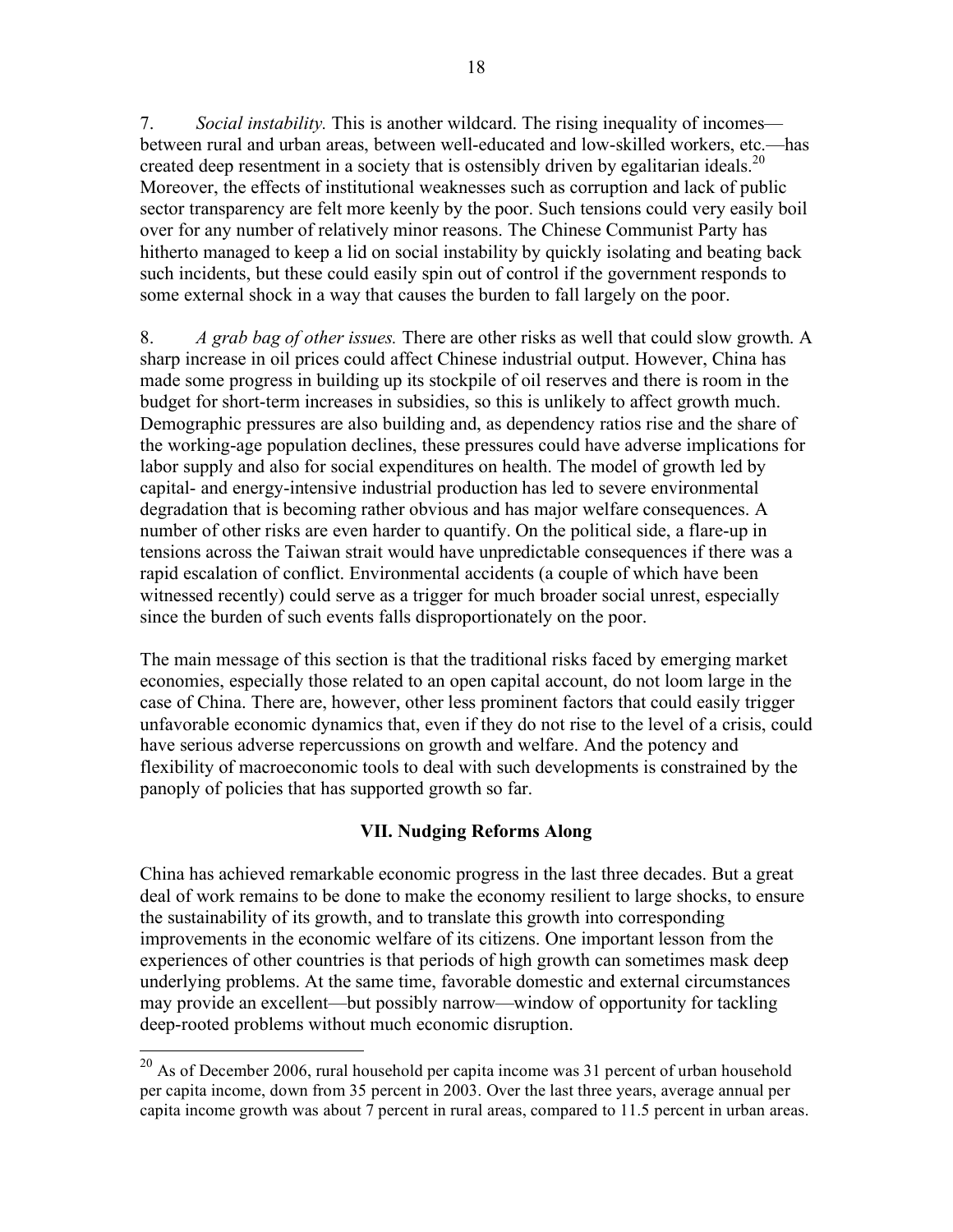For one, sustained capital inflows and appreciation pressures on the exchange rate may make it easier to manage the move towards greater exchange rate flexibility. Exits from a currency peg when there are massive outflows due to pressures for depreciation tend to be much messier. Similarly, the current state of low inflation provides a good environment to consider setting a long-run low inflation objective as a nominal anchor. And the favorable fiscal position provides some room for rethinking social expenditure priorities, particularly in education and health care.

There is no question that Chinese policymakers face a difficult balancing act—they need to ensure that each set of reforms proceeds at a reasonably rapid pace and, at the same time, that a broad set of reforms move along in tandem. This will involve more of a leap into the unknown and will carry attendant risks, but the risks of not moving at a sufficient pace and along a broad front are even greater. Indeed, perhaps the best way to mitigate the unknowable risks at the current juncture will be, as part of the reform agenda, to develop flexible and potent policy instruments that allow for nimble responses when shocks hit.

External pressure can play a helpful role in this reform process, but only if it is placed in the right context. For instance, the debate in the U.S. about the Chinese exchange rate regime has been distorted in some ways and made political rather than substantive by placing it in the narrow context of the U.S.-China trade balance. There is an important strategic (and educational) element related to reframing the exchange rate issue in a broader context. This is where external pressure from the international community can be helpful, not in the form of threats but by reorienting the discussion in a fashion that brings into sharper focus the linkages between currency reform and other core reforms on which there is broad consensus within China.

Furthermore, working with the Chinese to develop deadlines for achieving specific policy goals would be useful if done in a collaborative rather than confrontational manner. These intermediate steps could serve as concrete guideposts for the reform process and help break down internal resistance to the reforms. Commitments that the Chinese made in the context of accession to the World Trade Organization, for instance, have helped to galvanize internal reforms. In China—as in any other country—there are some groups that stand to lose disproportionately from certain reforms, even if those reforms may be hugely beneficial overall. This is precisely where external pressure, if applied judiciously, can be helpful in generating enough momentum to help the forces that are predisposed towards undertaking reforms. A confrontational approach, on the other hand, could well prove counterproductive by bolstering the forces opposed to reform and allowing them to paint certain reforms as being detrimental to China and in the interests only of other countries.

Ultimately, as far as Chinese reforms are concerned, there is a set of shared interests between policymakers in China, the U.S. and elsewhere. For it is deep and enduring reforms that promote sustained and balanced growth in China that are in the best interests of both China and the world economy.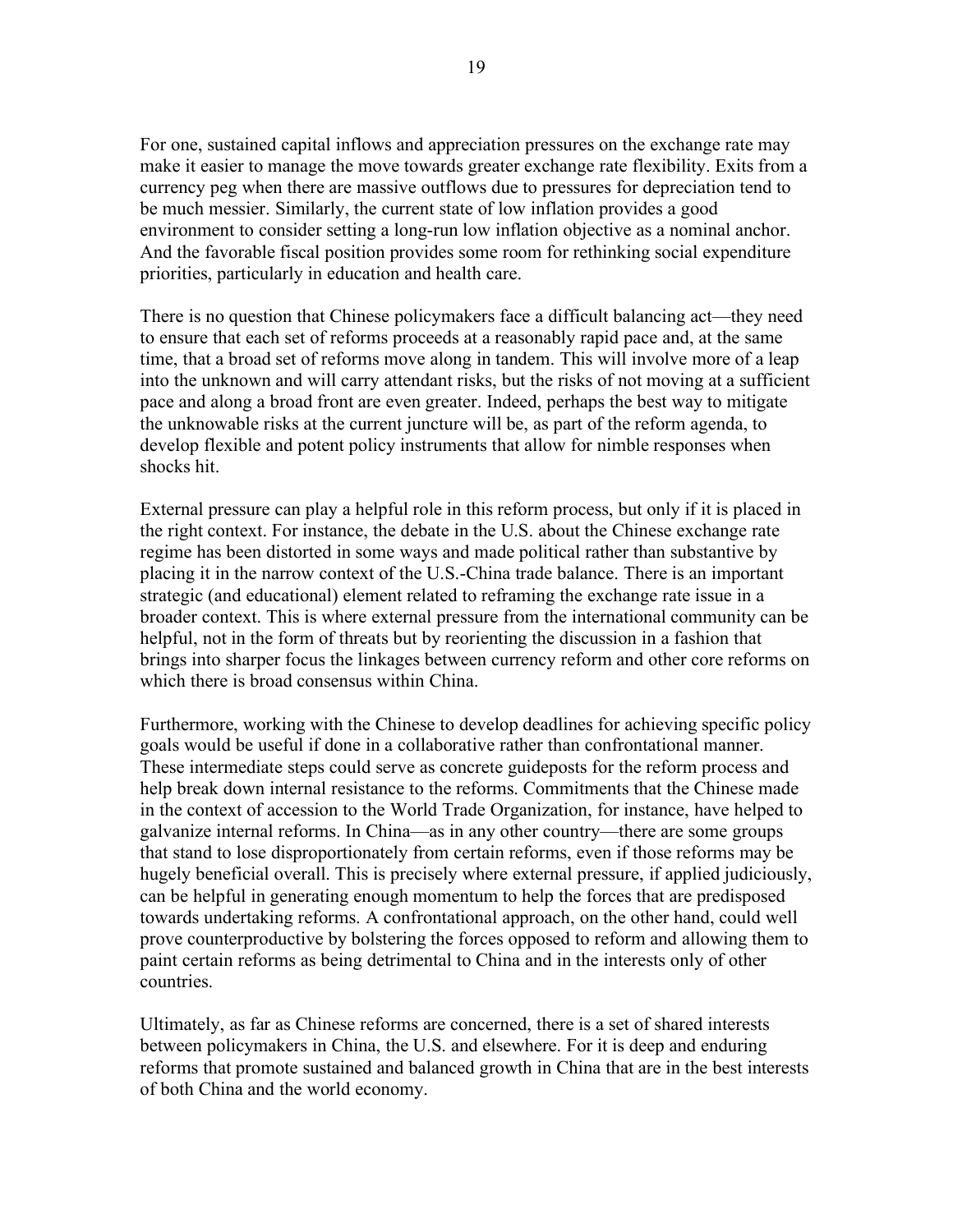#### **References**

- Allen, Franklin, Qian, Jun, and Qian, Meijun, 2005, "Law, Finance, and Economic Growth in China," *Journal of Financial Economics,* Vol. 77, pp. 57-116.
- Aziz, Jahangir, 2006, "Rebalancing China's Economy: What Does Growth Theory Tell Us?" IMF Working Paper 06/291.
- Blanchard, Olivier, and Francesco Giavazzi, 2005, "Rebalancing Growth in China: A Three-Handed Approach," MIT Department of Economics Working Paper 05/32.
- Bosworth, Barry, and Susan Collins, 2007, "Accounting for Growth: Comparing China and India," NBER Working Paper No. 12943.
- Chamon, Marcos, and Eswar Prasad, 2007, "The Determinants of Household Savings in China," forthcoming IMF Working Paper.
- Cheung, Yin-Wong, Menzie Chinn, and Eiji Fujii, 2007, "The Overvaluation of Renminbi Undervaluation," *Journal of International Money and Finance*, forthcoming.
- Wendy Dobson, and Anil Kashyap, 2006, "The Contradiction in China's Gradualist Banking Reforms," *Brookings Papers on Economic Activity,* Fall, pp. 103-48
- Dollar, David, and Aart Kraay, 2006, "Neither a Borrower Nor a Lender: Does China's Zero Net Foreign Asset Position Make Economic Sense?" *Journal of Monetary Economics*, Vol. 53, No. 5, pp. 943-71.
- Dollar, David, and Shang-Jin Wei, 2007, "Das (Wasted) Kapital: Firm Ownership and Investment Efficiency in China," IMF Working Paper 07/9.
- Dunaway, Steven, and Eswar Prasad, 2004, "Interest Rate Liberalization in China," Oped article in *International Herald Tribune*, December 3.
- Dunaway, Steven, Lamin Leigh, and Xiangming Li, 2006, "How Robust are Estimates of Equilibrium Real Exchange Rates: The Case of China," IMF Working Paper 06/220.
- Eichengreen, Barry, 2004, "Chinese Currency Controversies," CEPR Discussion Paper 4375 (London, UK).
- Frankel, Jeffrey, 2006, "On the Yuan: The Choice Between Adjustment Under a Fixed Exchange Rate and Adjustment under a Flexible Rate," *CESifo Economic Studies,* Vol. 52, No. 2, pp. 246-75.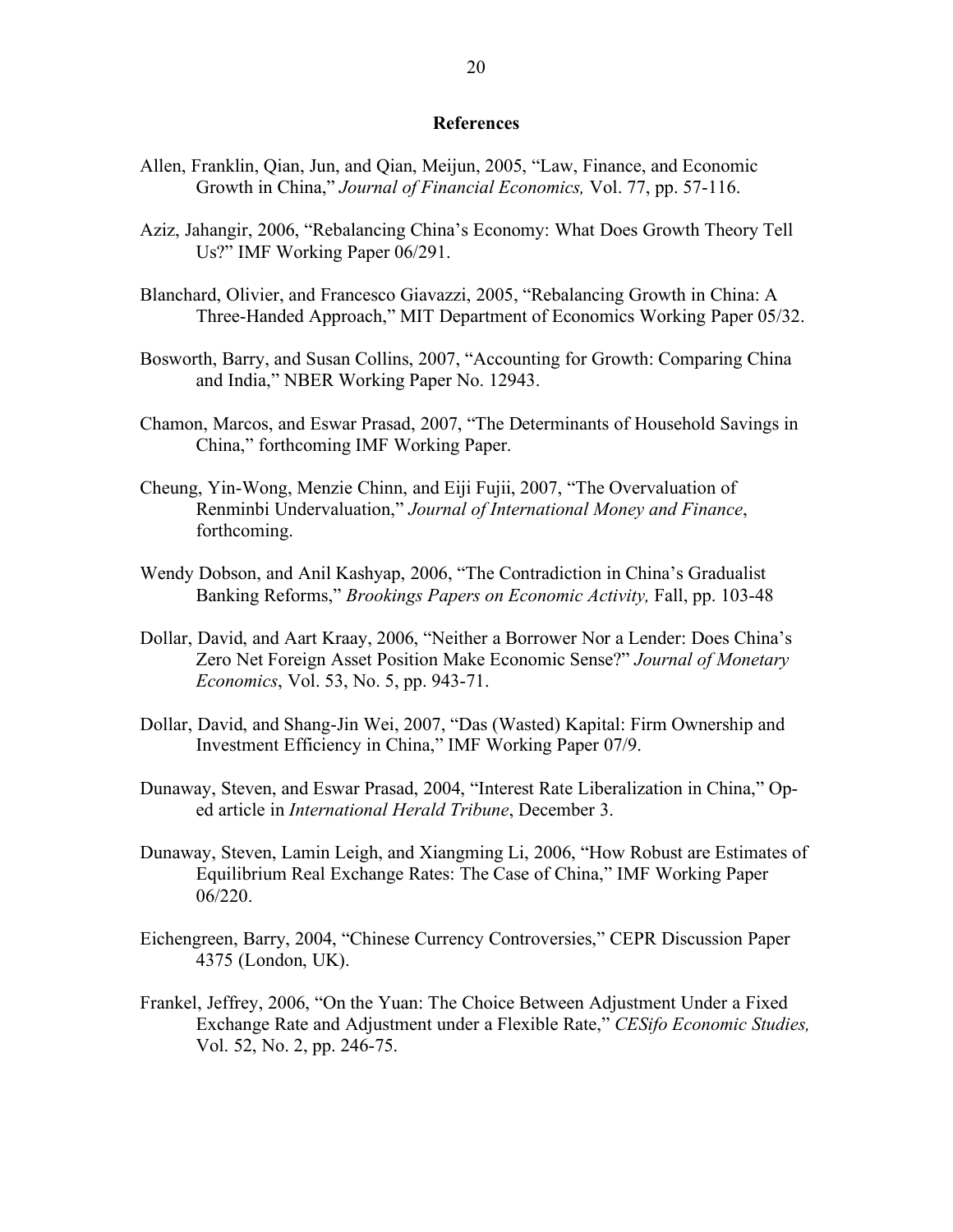- Goldstein, Morris, and Nicholas R. Lardy, 2004, "What Kind of Landing for the Chinese Economy?" Policy Brief No. PB04-7, Institute for International Economics (Washington, DC).
- Goldstein, Morris, 2005, "Renminbi Controversies," Manuscript, Peterson Institute for International Economics (Washington, DC).
- Goldstein, Morris, 2005, "What Might the Next Emerging-Market Financial Crisis Look Like," Working Paper 05-7 Institute for International Economics (Washington, DC).
- Goodfriend, Marvin, and Eswar Prasad, 2007, "A Framework for Independent Monetary Policy in China," *CESifo Economic Studies*, Vol. 53, No. 1, pp. 2-41.
- Houser, Trevor and Daniel Rosen, 2007, "China Energy: A Guide for the Perplexed," Policy Brief, Peterson Institute for International Economics.
- IMF, 2006, *Staff Report for 2006 Article IV Consultation with China* (Washington, DC).
- Jeanne, Olivier, 2007, "International Reserves in Emerging Market Countries: Too Much of a Good Thing?" *Brookings Papers on Economic Activity*, forthcoming.
- Kose, M. Ayhan, Eswar Prasad, Kenneth Rogoff and Shang-Jin Wei, 2006, "Financial Globalization: A Reappraisal," IMF Working Paper 06/189.
- Lane, Philip R., and Sergio L. Schmukler, 2006, "The International Financial Integration of China and India," manuscript, World Bank.
- Lardy, Nicholas, 2006, "China: Toward a Consumption-Driven Growth Path," Policy Brief 06-6, Peterson Institute for International Economics (Washington, DC).
- Leigh, Lamin, and Richard Podpiera, 2006, "The Rise of Foreign Investment in China's Banks: Taking Stock," IMF Working Paper 06/292.
- McKinnon Ronald, 2007, "Why China Should Keep its Exchange Rate Pegged to the Dollar: A Historical Perspective from Japan" *International Finance*, forthcoming.
- Perkins, Dwight, and Thomas Rawski, 2007, "Forecasting China's Economic Growth over the Next Two Decades," manuscript, Harvard University.
- Podpiera, Richard, 2006, "Progress in China's Banking Sector Reform: Has Bank Behavior Changed?" IMF Working Paper 06/71.
- Prasad, Eswar (editor), 2004, "China's Growth and Integration into the World Economy" IMF Occasional Paper No. 232.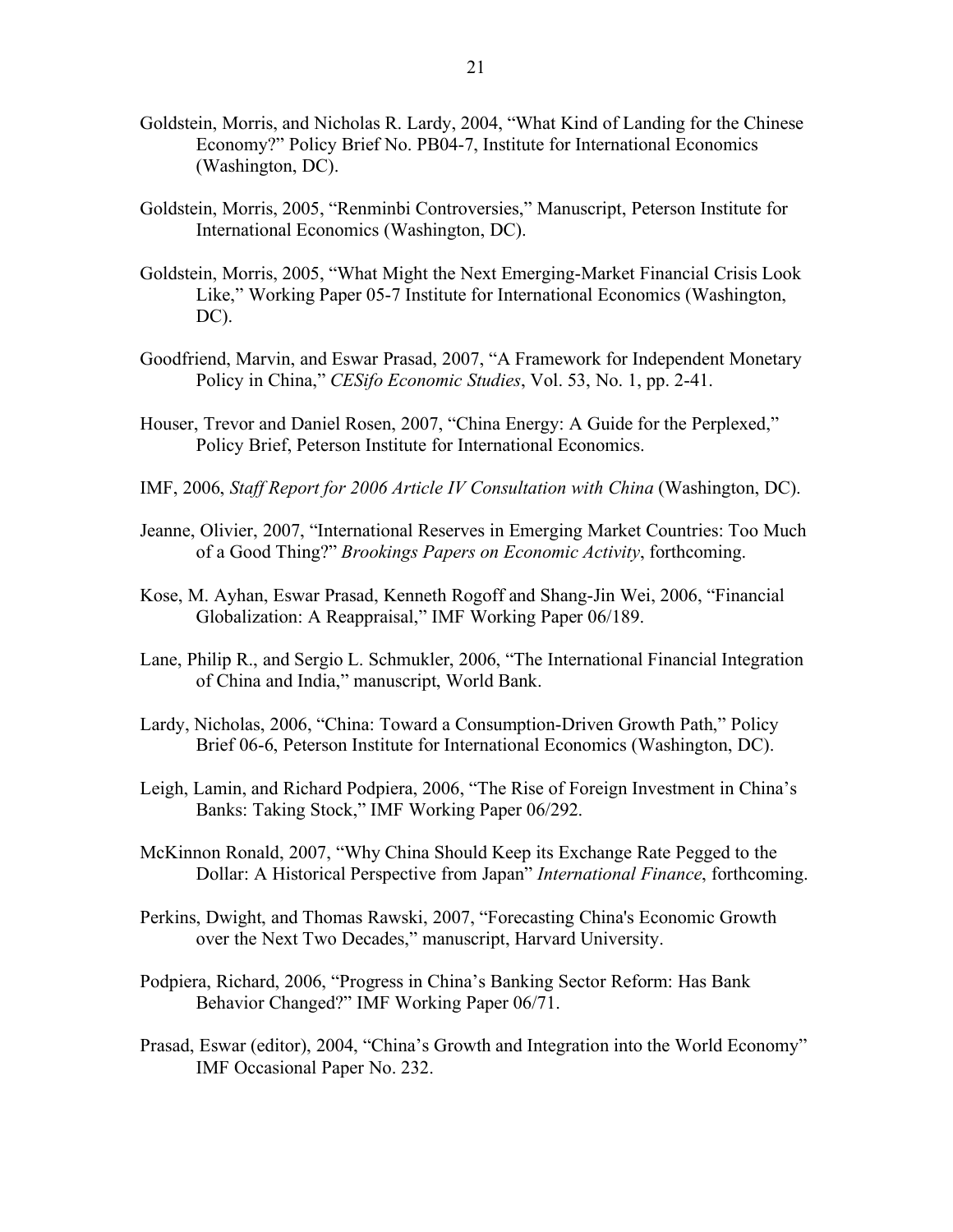- Prasad, Eswar, Thomas Rumbaugh, and Qing Wang, 2005, "Putting the Cart Before the Horse? Capital Account Liberalization and Exchange Rate Flexibility in China," *China and the World Economy*, Vol. 13, No. 4, pp. 3-20.
- Prasad, Eswar, and Raghuram Rajan, 2006, "Modernizing China's Growth Paradigm," *American Economic Review*, Vol. 96, No. 2, pp. 331-36
- Prasad, Eswar, and Shang-Jin Wei, 2007, "China's Approach to Capital Inflows: Patterns and Possible Explanations," in *Capital Controls and Capital Flows in Emerging Economies: Policies, Practices and Consequences*, ed. by Sebastian Edwards (forthcoming; Chicago IL: University of Chicago Press).
- Prasad, Eswar, 2007a, "Exchange Rate Flexibility in China: Why It Really Matters and How to Make Progress," Testimony at the Senate Finance Committee Hearing on "Risks and Reform: The Role of Currency in the U.S.-China Relationship," March 28. Posted at http://prasad.aem.cornell.edu
- Prasad, Eswar, 2007b, "Reform and Liberalization of China's Financial Sector," Testimony at the U.S. House of Representatives Committee on Financial Services Hearing on "U.S. Interests in the Reform of China's Financial Sector," June 6. Posted at http://prasad.aem.cornell.edu
- Wang, Qing, 2007, "Impact of Stock Bubble Burst: An Update" Morgan Stanley China Economics Research Note, October 19.
- Yu, Yongding, 2007, "Ten Years After the Asian Financial Crisis: The Fragility and Strength of China's Financial System," manuscript, Chinese Academy of Social Sciences, Beijing.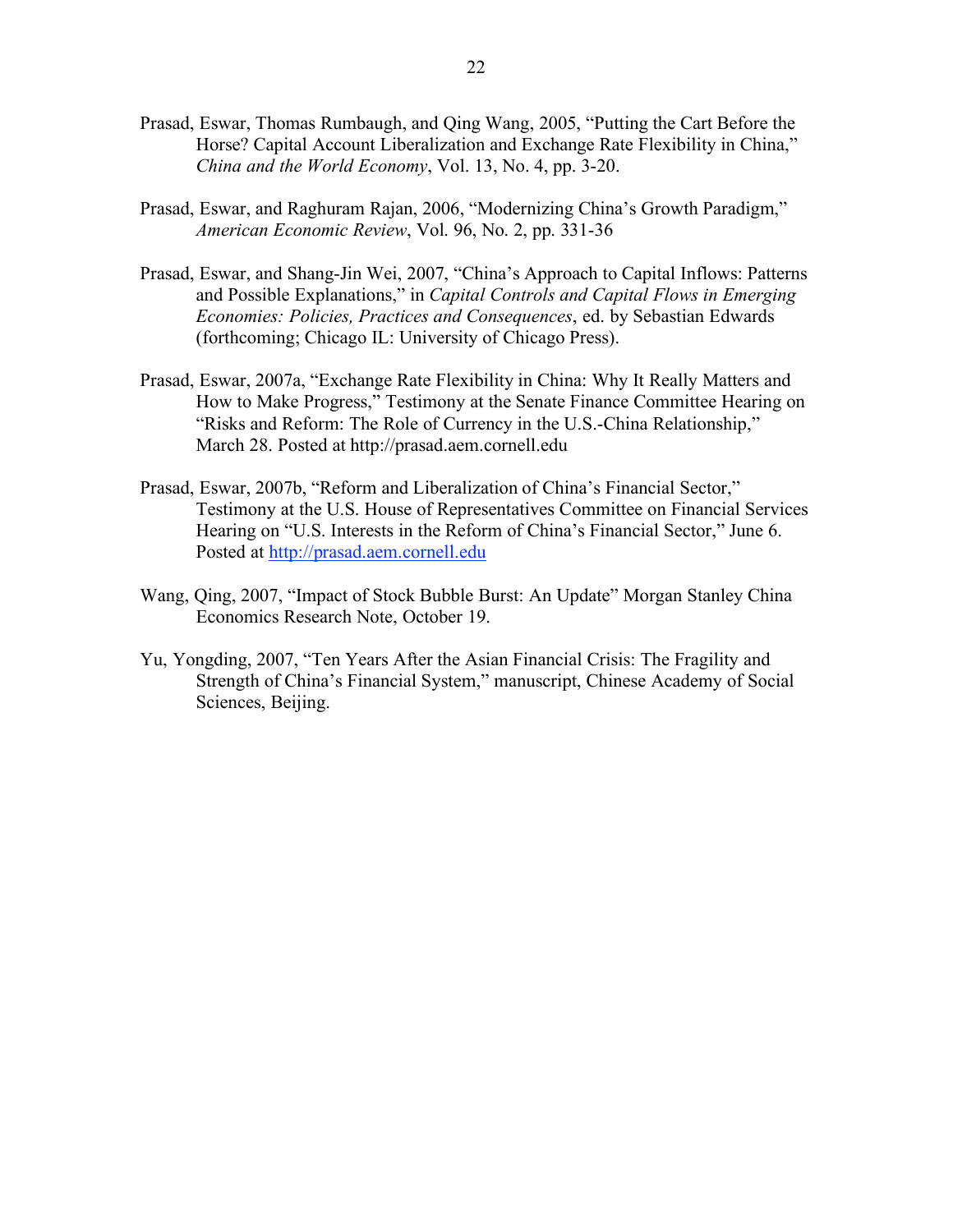

## **Figure 1a. Growth and Inflation**

Source: CEIC and IFS

## **Figure 1b. CPI Inflation (year on year)**



Source: CEIC and author's calculations

Notes: Last data point on CPI inflation is for October 2007.

Data on durable goods prices available only quarterly.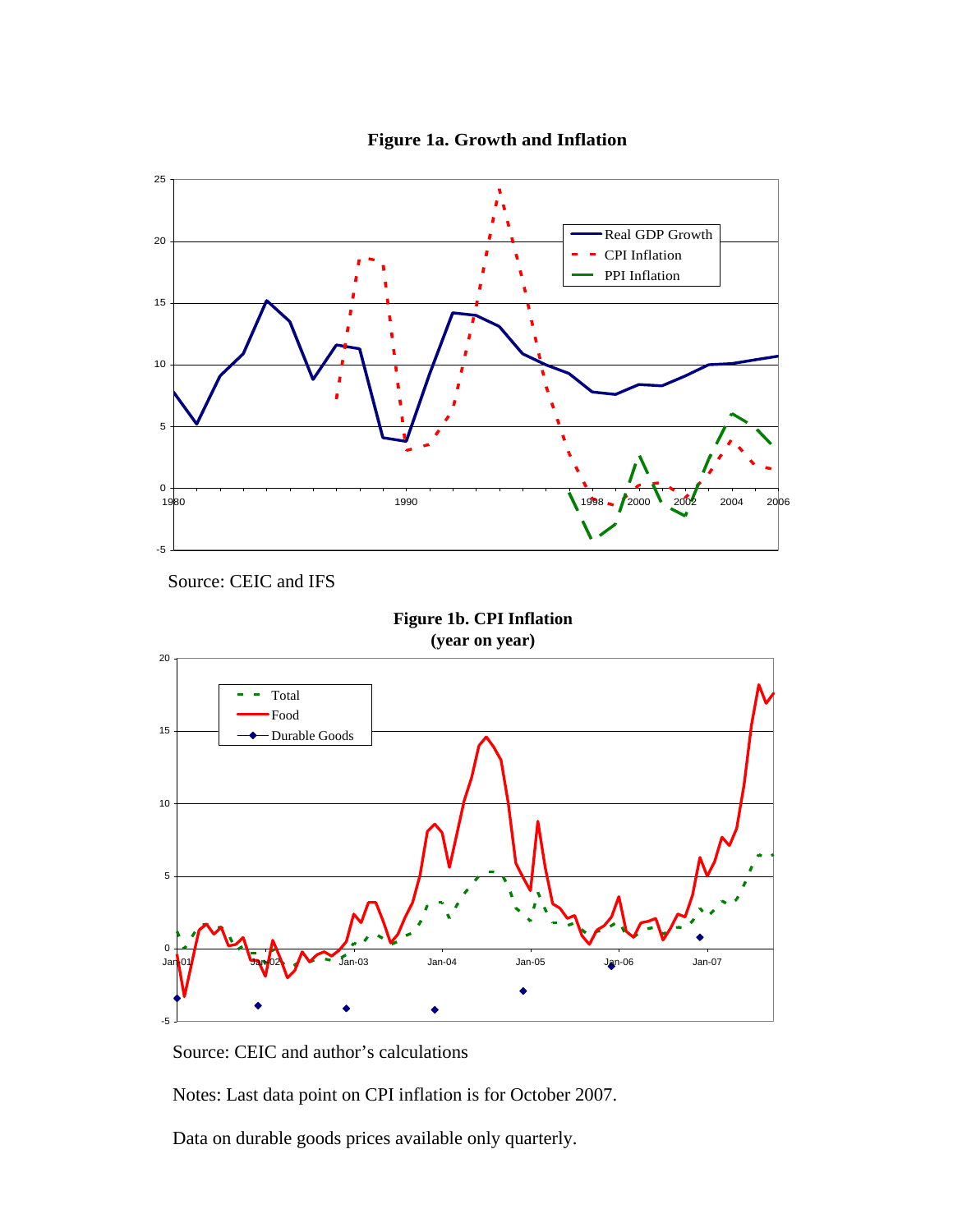

**Figure 3. Contributions of Components to Nominal GDP Growth (expenditure based)**



Source: CEIC and author's calculations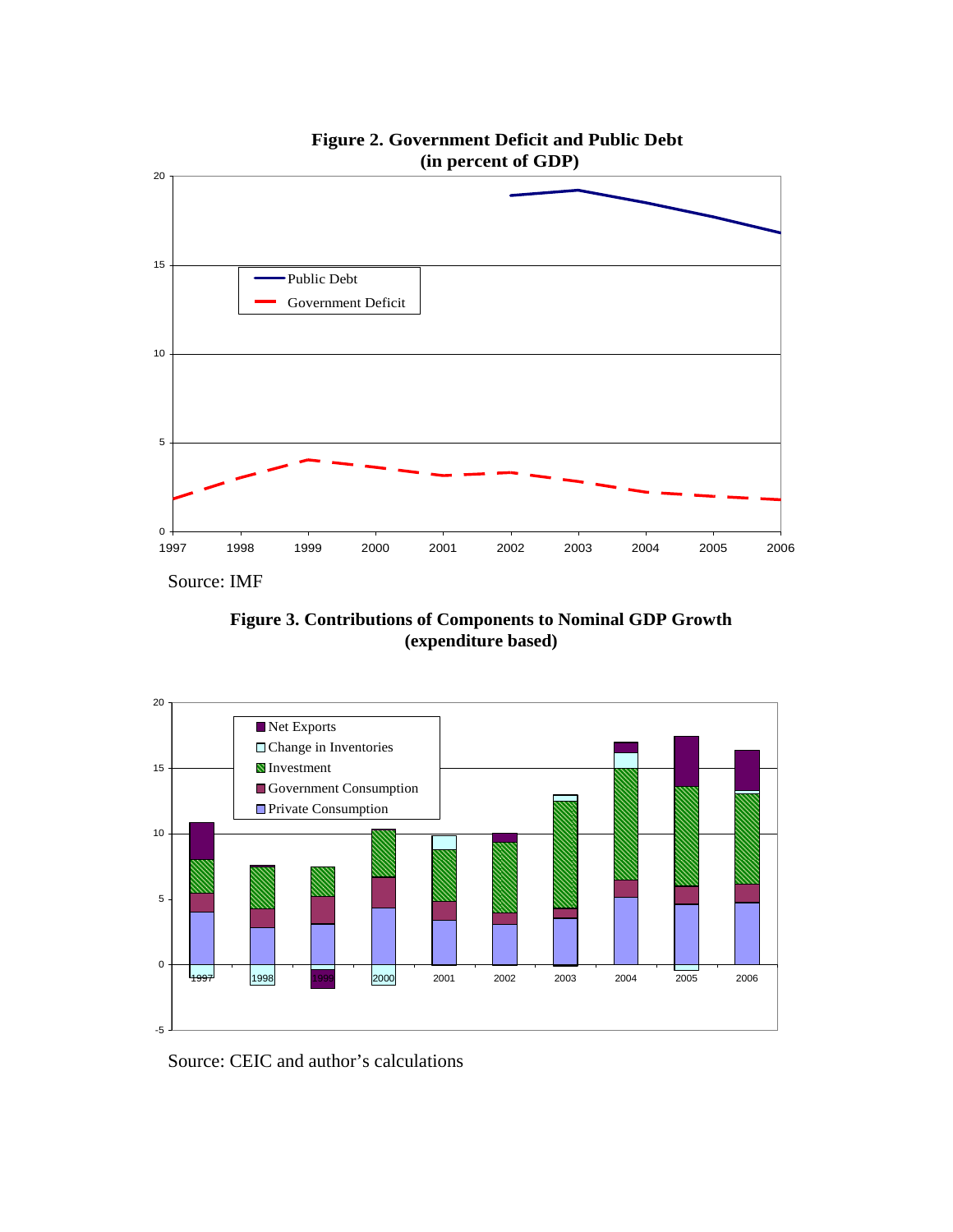### **Figure 4. Capital Formation**



**Real Growth (annual)** 





Source: CEIC, WDI and author's calculations

Notes: GFCF is more in line with international concepts. FAI covers only large urban enterprises and includes spending on land. The investment to GDP ratio in the bottom panel is based on gross capital formation, which includes GFCF and inventory accumulation.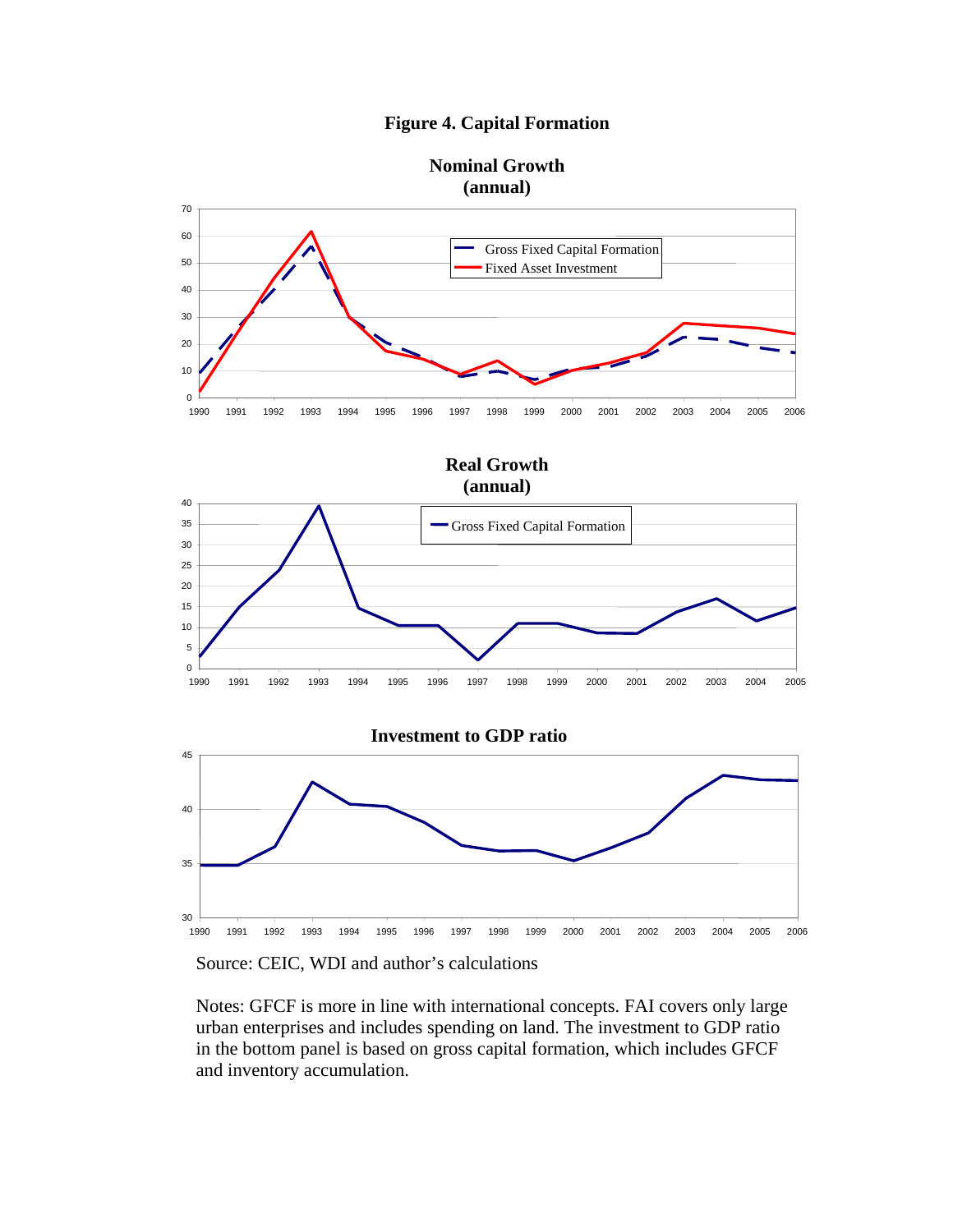



Source: CEIC





Source: CEIC and author's calculations

Notes: Real rates calculated by deflating the nominal rates by twelve- month trailing CPI or PPI inflation.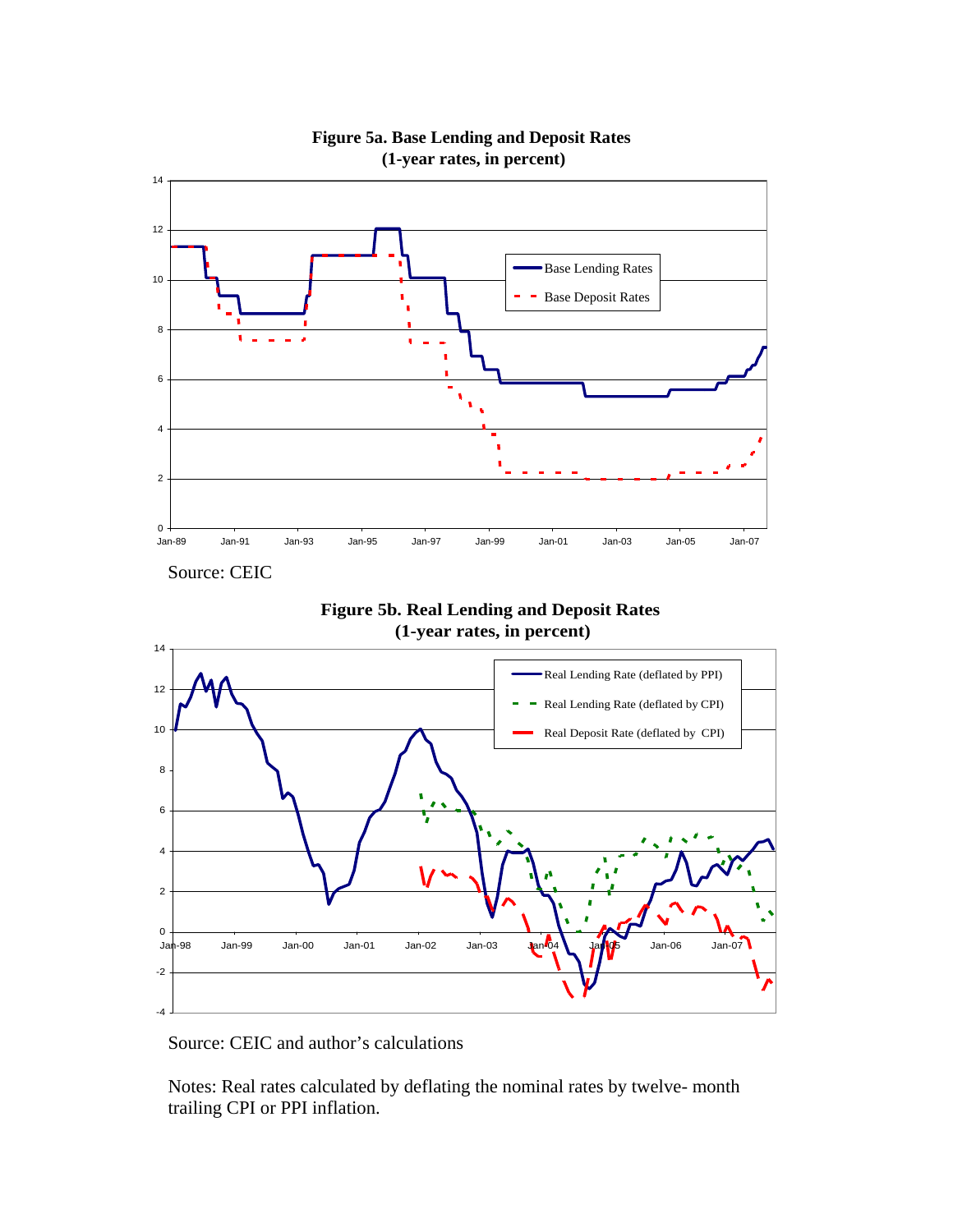

**Figure 6. Base and Actual Lending Rates (1-year rates, in percent)**

2004Q2 2004Q3 2004Q4 2005Q1 2005Q2 2005Q3 2005Q4 2006Q1 2006Q2 2006Q3 2006Q4 2007Q1 2007Q2

Source: CEIC and PBC Quarterly Monetary Policy Reports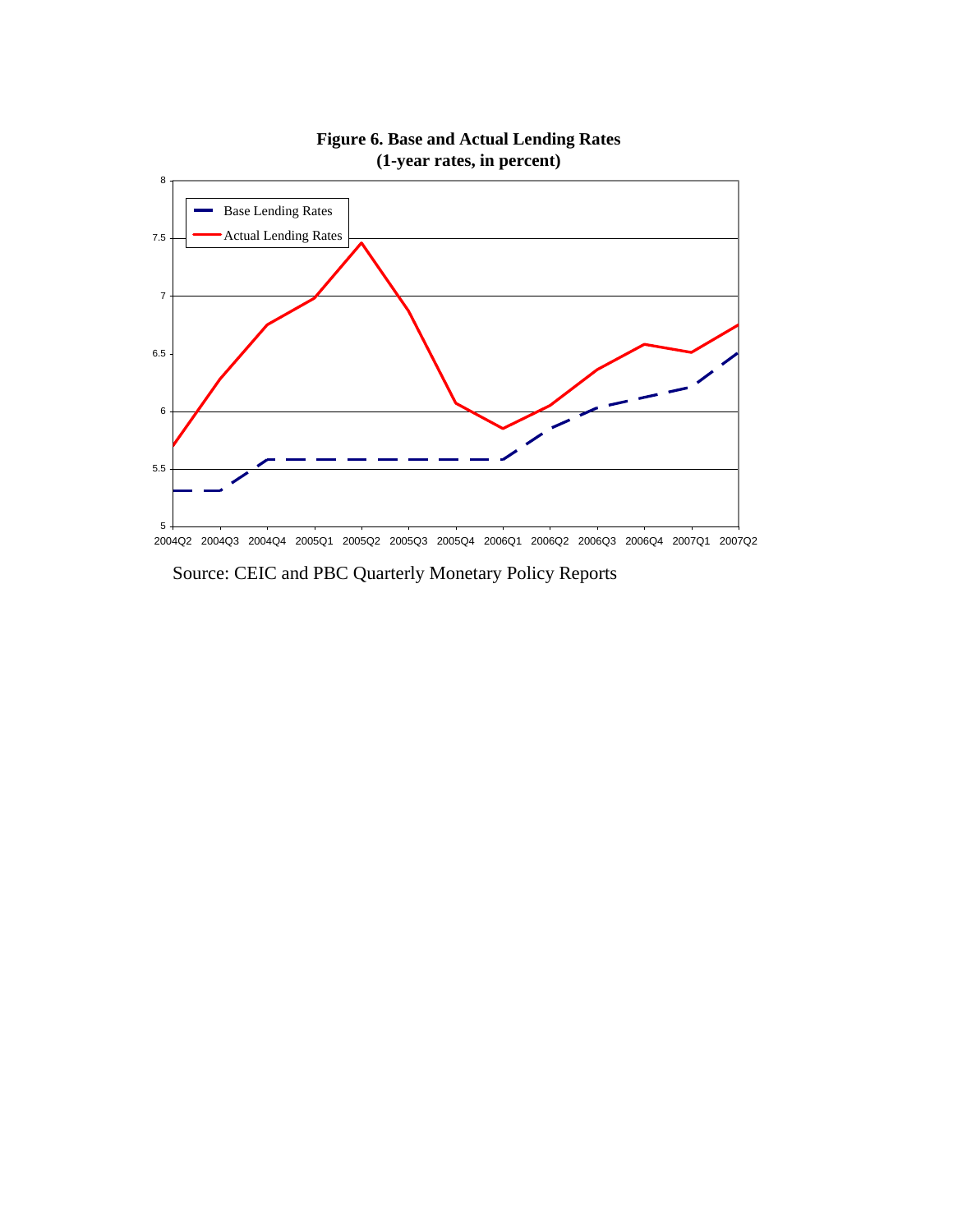



Source: CEIC and author's calculations

**Figure 7b. Growth of Deposits and Contributions of Components (in percent)**



Source: CEIC and author's calculations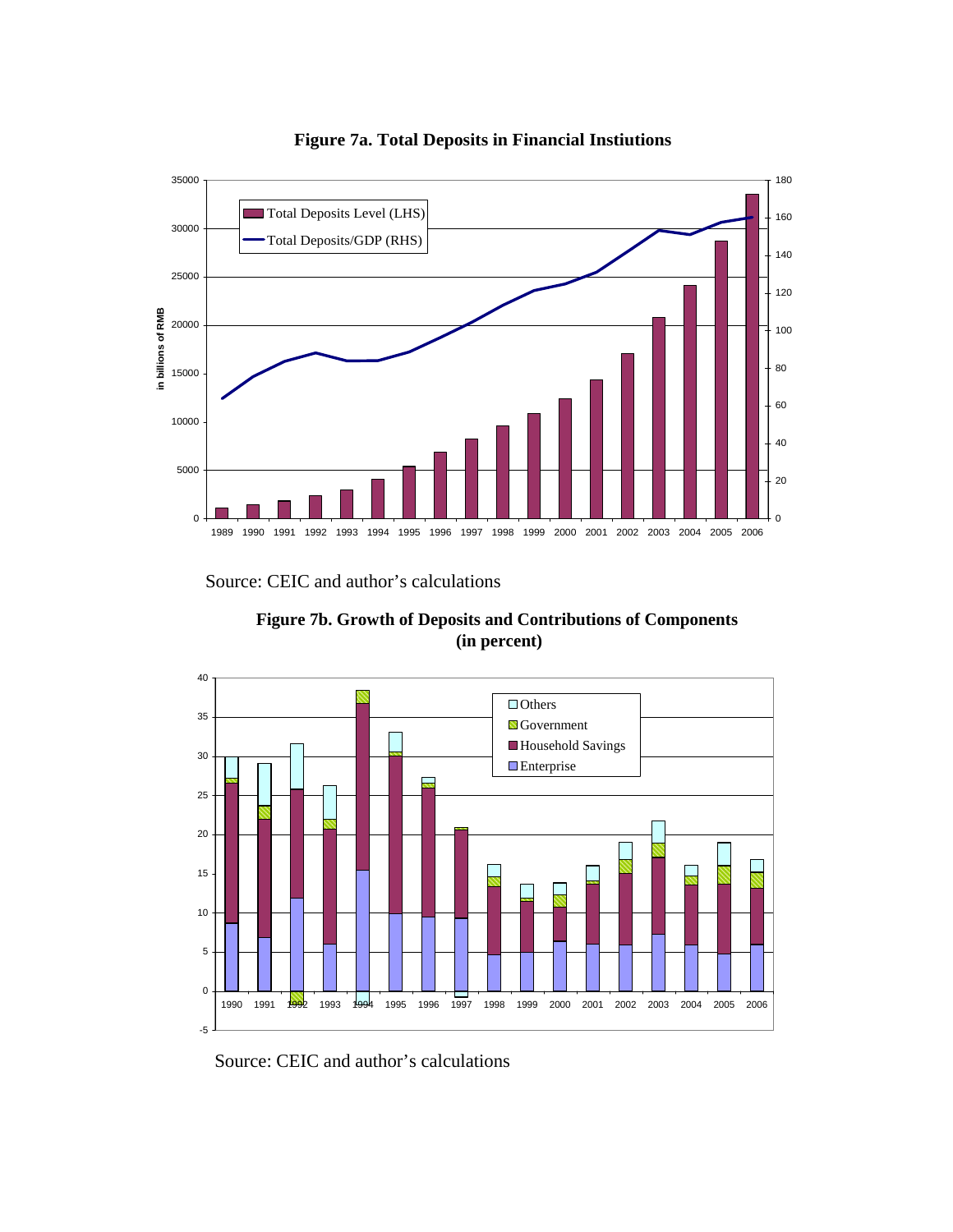

**Figure 8. Current Account/GDP, Export and Import Growth**

Source: CEIC and author's calculations

**Figure 9. Real and Nominal Effective Exchange Rates**



Note: Data for 2007 are for end-July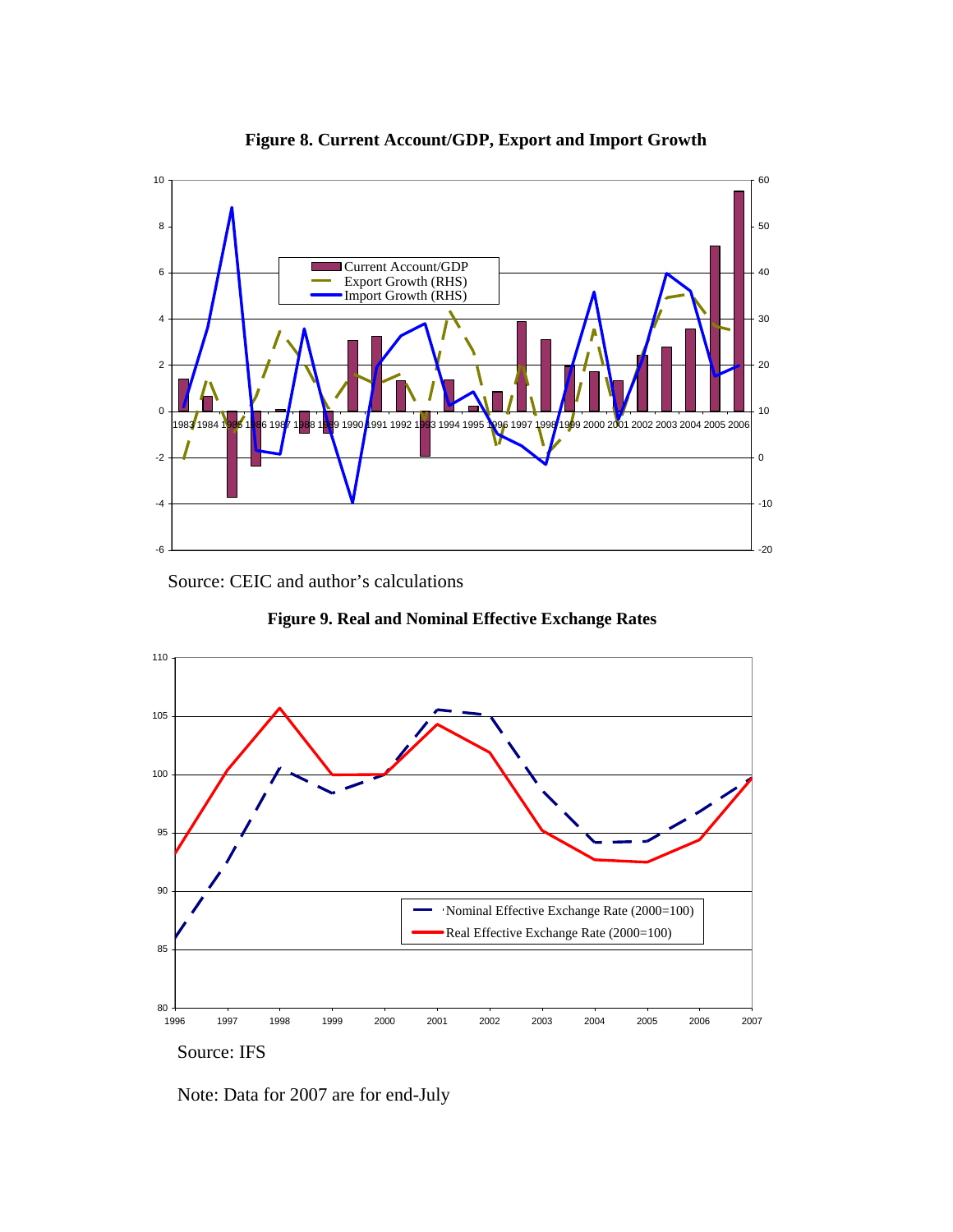

### **Figure 10. Foreign Exchange Reserves: Flows and Stocks (in billions of USD)**

Source: CEIC and author's calculations

**Figure 11. Money and Credit Growth (year on year, in percent)**



Source: CEIC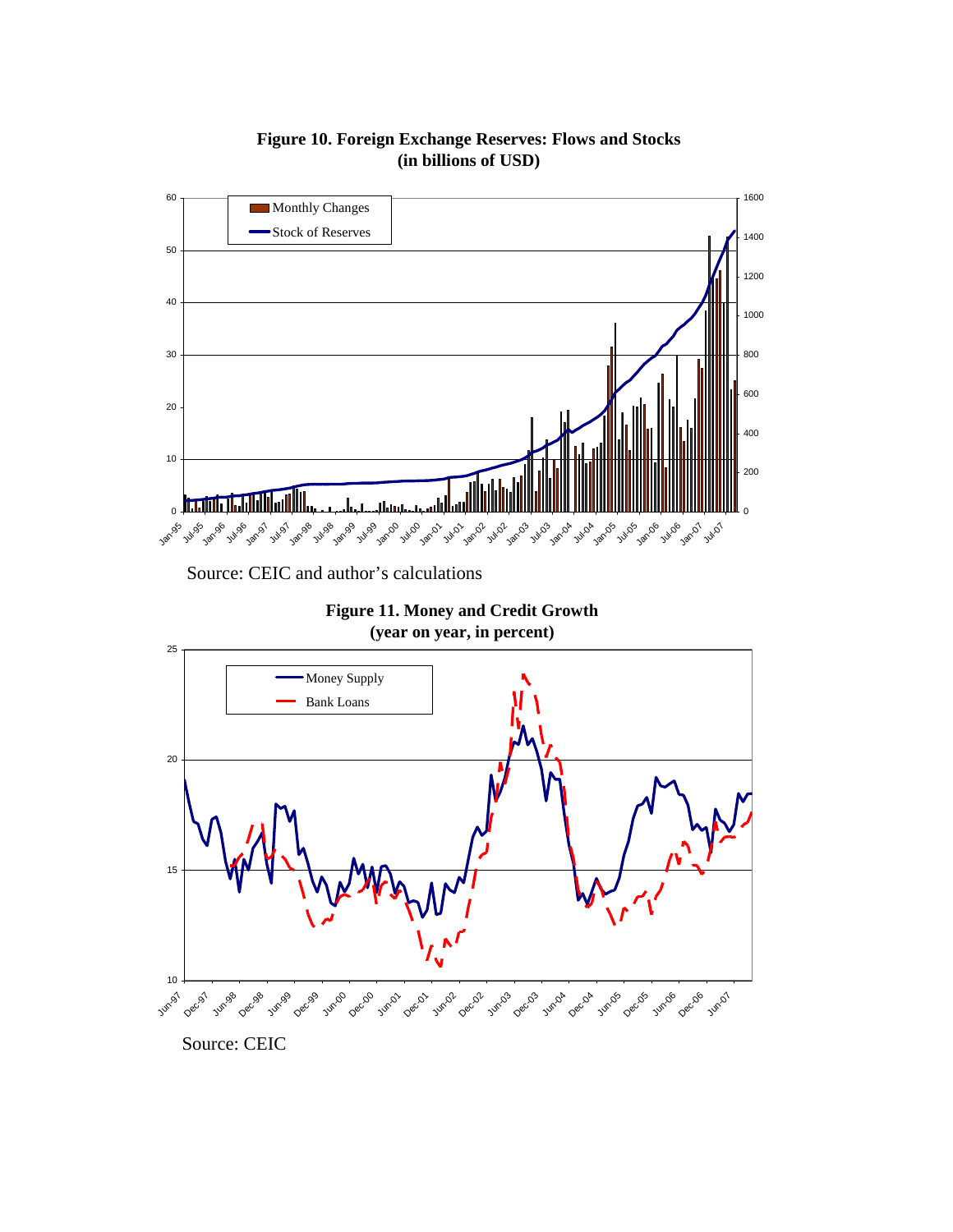



Source: CEIC





Source: CEIC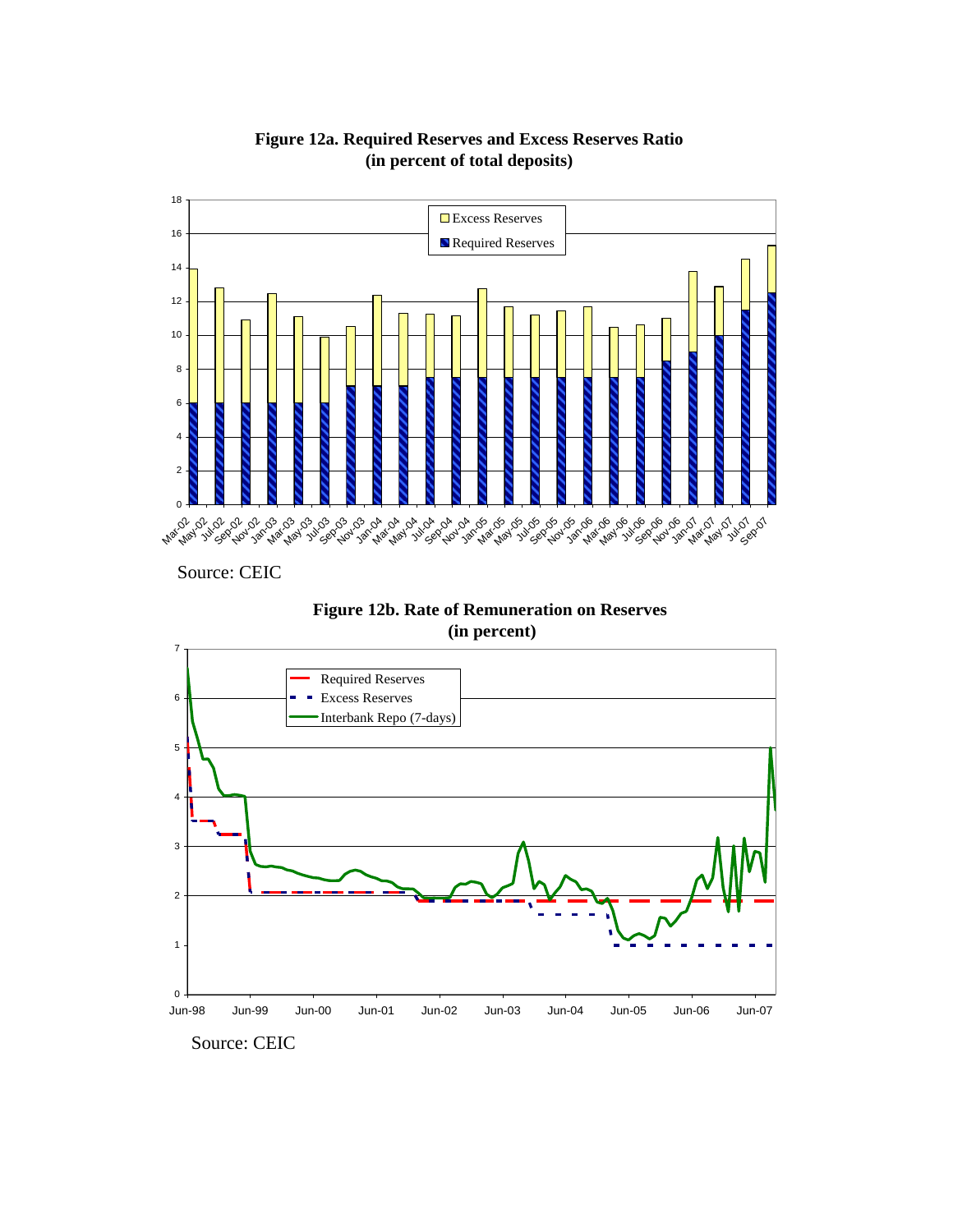

**Figure 13. Stocks of Reserves and Central Bank Bills (in billions of RMB)**

Source: CEIC and IFS





Source: CEIC, PBC and US Treasury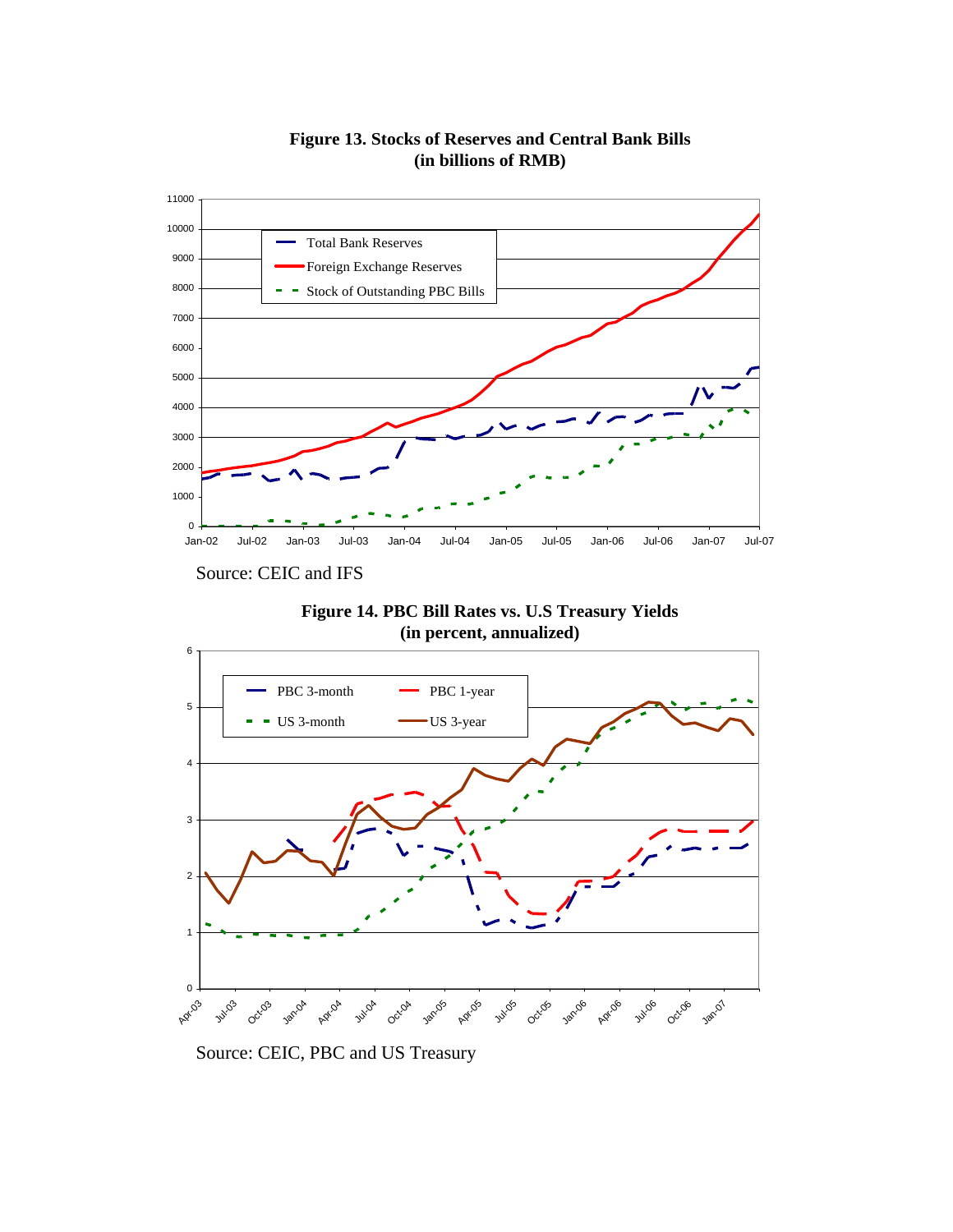

#### **Figure 15a. Stock Market Capitalization**

Source: CEIC and author's calculations

Notes: Data for 2007 is the figure for end-October 2007.

Nominal GDP growth is assumed to be 19 percent in 2007.



## **Figure 15b. Stock Market Valuations**

Source: CEIC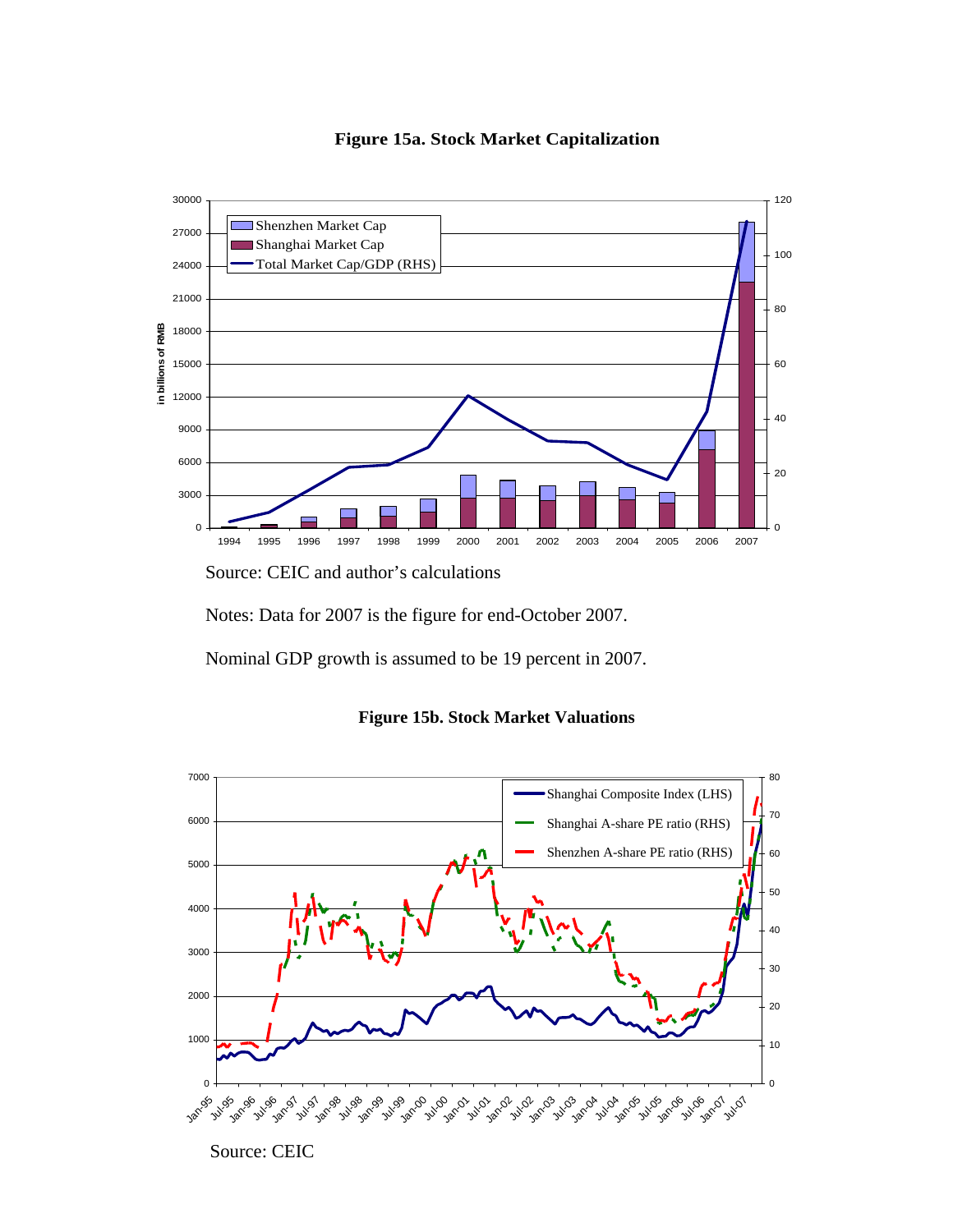|      |            | <b>Sectoral Employment Levels</b> |           |          |         | <b>Sectoral Employment Shares</b> |          |                                   |  |
|------|------------|-----------------------------------|-----------|----------|---------|-----------------------------------|----------|-----------------------------------|--|
| Year | Total Emp. | Primary                           | Secondary | Tertiary | Primary | Secondary                         | Tertiary | Emp. Growth:<br>$Sec. + Tertiary$ |  |
| 1990 | 647        | 389                               | 139       | 120      | 60.1    | 21.4                              | 18.5     |                                   |  |
| 1991 | 655        | 391                               | 140       | 124      | 59.7    | 21.4                              | 18.9     | 2.2                               |  |
| 1992 | 662        | 387                               | 144       | 131      | 58.5    | 21.7                              | 19.8     | 4.0                               |  |
| 1993 | 668        | 377                               | 150       | 142      | 56.4    | 22.4                              | 21.2     | 6.1                               |  |
| 1994 | 675        | 366                               | 153       | 155      | 54.3    | 22.7                              | 23.0     | 5.8                               |  |
| 1995 | 681        | 355                               | 157       | 169      | 52.2    | 23.0                              | 24.8     | 5.5                               |  |
| 1996 | 690        | 348                               | 162       | 179      | 50.5    | 23.5                              | 26.0     | 4.9                               |  |
| 1997 | 698        | 348                               | 165       | 184      | 49.9    | 23.7                              | 26.4     | 2.5                               |  |
| 1998 | 706        | 352                               | 166       | 189      | 49.8    | 23.5                              | 26.7     | 1.4                               |  |
| 1999 | 714        | 358                               | 164       | 192      | 50.1    | 23.0                              | 26.9     | 0.5                               |  |
| 2000 | 721        | 360                               | 162       | 198      | 50.0    | 22.5                              | 27.5     | 1.2                               |  |
| 2001 | 730        | 365                               | 163       | 202      | 50.0    | 22.3                              | 27.7     | 1.3                               |  |
| 2002 | 737        | 369                               | 158       | 211      | 50.0    | 21.4                              | 28.6     | 1.0                               |  |
| 2003 | 744        | 365                               | 161       | 218      | 49.1    | 21.6                              | 29.3     | 2.8                               |  |
| 2004 | 752        | 353                               | 169       | 230      | 46.9    | 22.5                              | 30.6     | 5.4                               |  |
| 2005 | 758        | 340                               | 181       | 238      | 44.8    | 23.8                              | 31.3     | 4.8                               |  |
| 2006 | 764        | 326                               | 192       | 246      | 42.7    | 25.1                              | 32.2     | 4.7                               |  |

**Table 1. The Structure of Employment**

Sources: CEIC, China Statistical Yearbook 2006, National Bureau of Statistics and author's calculations.

 industry (mining, manufacturing and energy production) and construction. Tertiary sector covers the rest. Levels are in millions of persons. Notes: Primary sector covers farming, forestry, animal husbandry and fishing. Secondary sector covers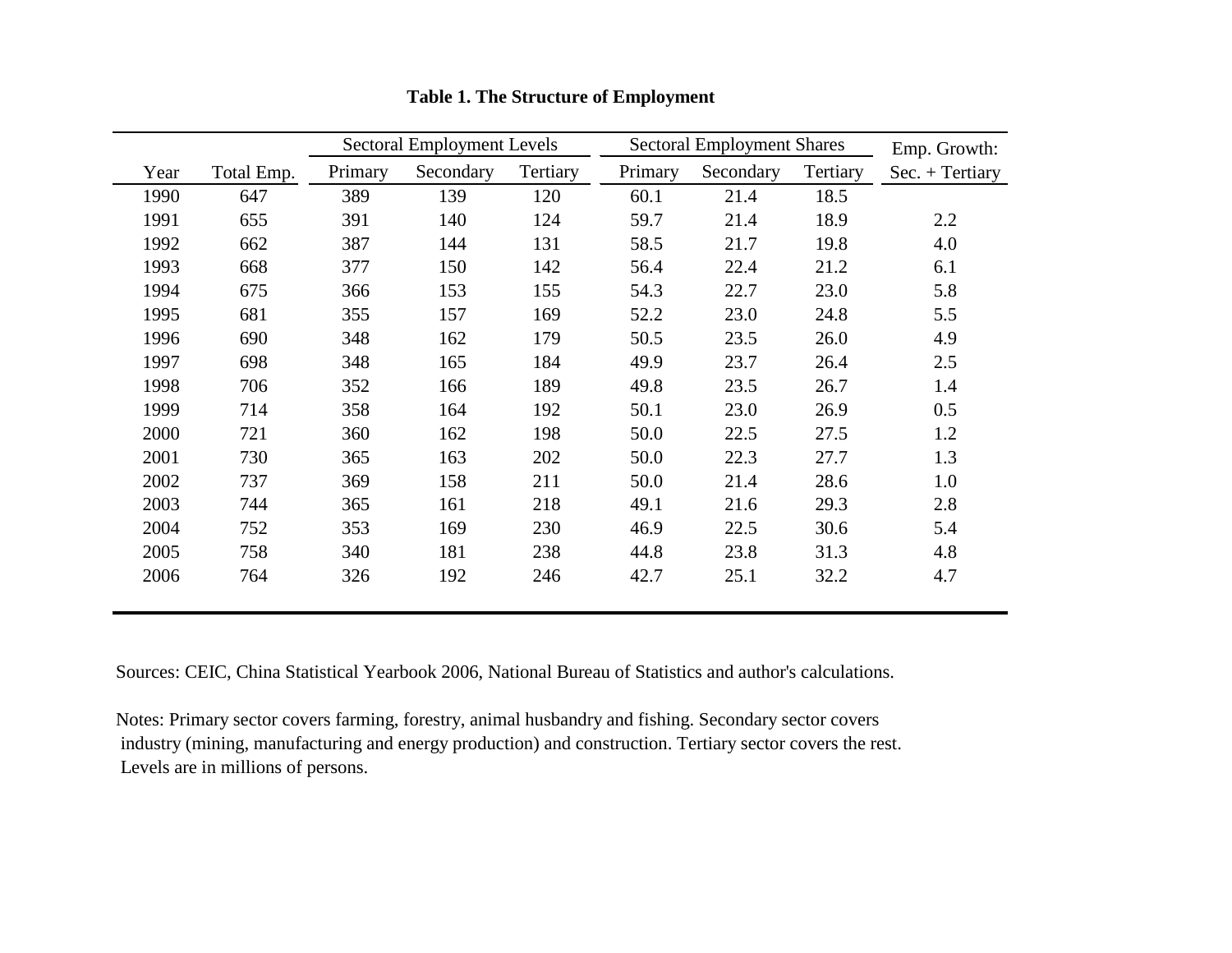|      |       |         |                           |      |      |                            |      | Sectoral Contributions to |                            |     |  |
|------|-------|---------|---------------------------|------|------|----------------------------|------|---------------------------|----------------------------|-----|--|
|      |       |         | <b>GDP</b> Growth         |      |      | Sectoral Shares in GDP     |      | Aggregate GDP Growth      |                            |     |  |
| Year | Total | Primary | <b>Secondary Tertiary</b> |      |      | Primary Secondary Tertiary |      |                           | Primary Secondary Tertiary |     |  |
| 1991 | 9.2   | 2.4     | 13.9                      | 8.9  | 17.5 | 52.6                       | 29.9 | 0.4                       | 6.4                        | 2.4 |  |
| 1992 | 14.2  | 4.7     | 21.1                      | 12.4 | 15.8 | 55.1                       | 29.1 | 0.7                       | 10.1                       | 3.4 |  |
| 1993 | 13.9  | 4.7     | 19.9                      | 12.2 | 14.4 | 57.3                       | 28.3 | 0.7                       | 10.0                       | 3.3 |  |
| 1994 | 13.1  | 4.0     | 18.4                      | 11.1 | 13.1 | 59.4                       | 27.6 | 0.5                       | 9.7                        | 2.9 |  |
| 1995 | 10.9  | 5.0     | 13.9                      | 9.8  | 12.3 | 60.6                       | 27.1 | 0.6                       | 7.8                        | 2.6 |  |
| 1996 | 10.0  | 5.1     | 12.1                      | 9.4  | 11.7 | 61.5                       | 26.9 | 0.6                       | 7.0                        | 2.4 |  |
| 1997 | 9.3   | 3.5     | 10.5                      | 10.7 | 11.0 | 61.9                       | 27.1 | 0.4                       | 6.1                        | 2.7 |  |
| 1998 | 7.8   | 3.5     | 8.9                       | 8.4  | 10.6 | 62.3                       | 27.1 | 0.4                       | 5.3                        | 2.2 |  |
| 1999 | 7.6   | 2.8     | 8.1                       | 9.3  | 10.1 | 62.4                       | 27.5 | 0.3                       | 4.9                        | 2.4 |  |
| 2000 | 8.4   | 2.4     | 9.4                       | 9.7  | 9.5  | 62.8                       | 27.7 | 0.2                       | 5.6                        | 2.6 |  |
| 2001 | 8.3   | 2.8     | 8.4                       | 10.3 | 9.0  | 62.8                       | 28.2 | 0.3                       | 5.2                        | 2.8 |  |
| 2002 | 9.1   | 2.9     | 9.8                       | 10.4 | 8.4  | 63.1                       | 28.5 | 0.3                       | 6.0                        | 2.9 |  |
| 2003 | 10.0  | 2.5     | 12.7                      | 9.5  | 7.8  | 64.1                       | 28.1 | 0.2                       | 7.3                        | 2.5 |  |
| 2004 | 10.1  | 6.3     | 11.1                      | 10.1 | 7.5  | 64.5                       | 28.0 | 0.5                       | 6.9                        | 2.7 |  |
| 2005 | 10.4  | 5.2     | 11.7                      | 9.8  | 7.1  | 65.1                       | 27.8 | 0.4                       | 7.4                        | 2.7 |  |
| 2006 | 10.7  | 5.0     | 12.5                      | 11.1 | 6.7  | 65.6                       | 27.7 | 0.3                       | 7.5                        | 2.8 |  |
|      |       |         |                           |      |      |                            |      |                           |                            |     |  |

**Table 2. The Sectoral Composition of GDP Growth**

Source: CEIC and author's calculations.

Notes: Primary sector covers farming, forestry, animal husbandry and fishing. Secondary sector covers industry (mining, manufacturing and energy production) and construction. Tertiary sector covers the rest.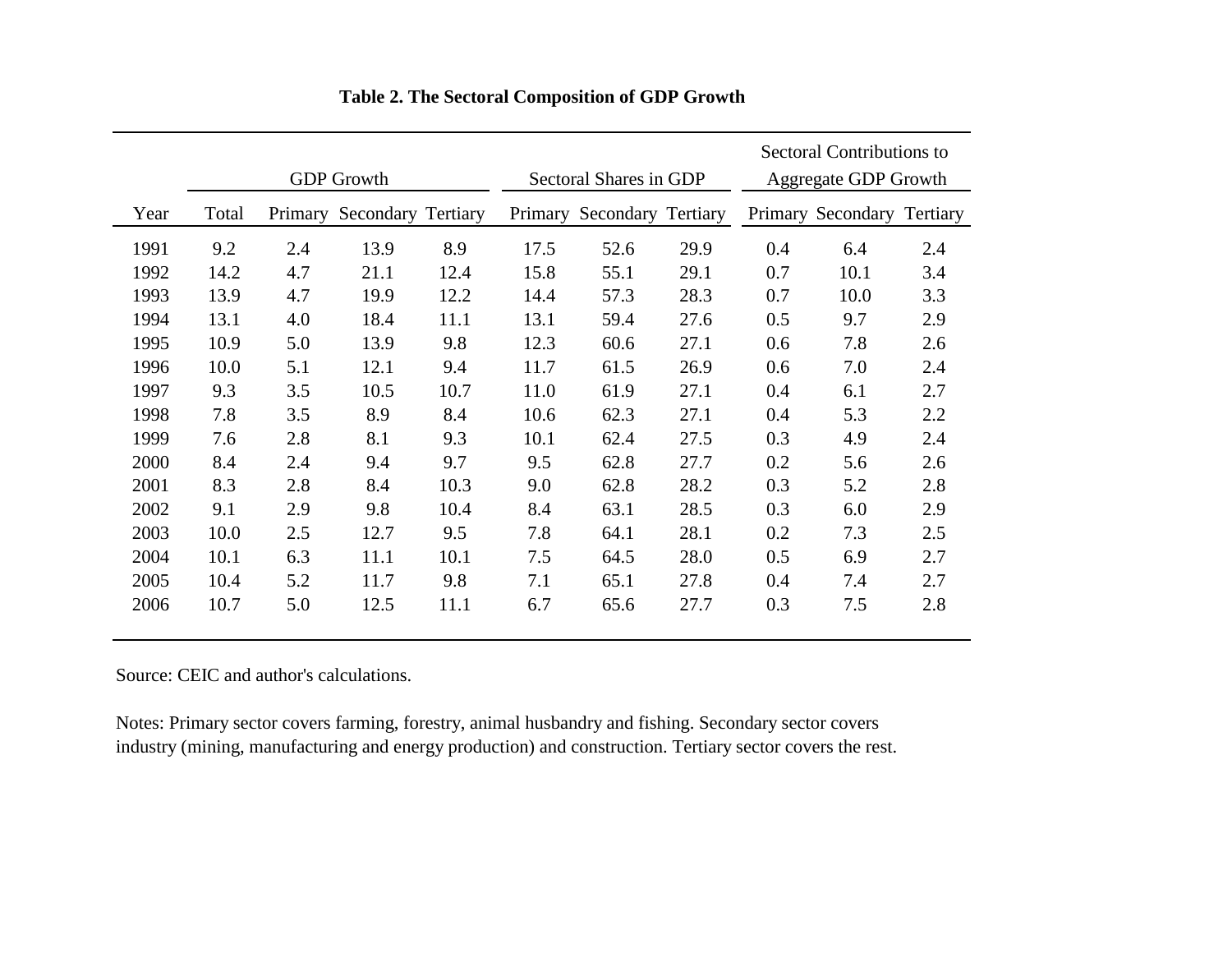# **Table 3. The Balance of Payments**

(in billions of US dollars)

|                                                                     | 1997          | 1998           | 1999          | 2000          | 2001          | 2002          | 2003          | 2004          | 2005          | 2006           | 2007<br>H1   |
|---------------------------------------------------------------------|---------------|----------------|---------------|---------------|---------------|---------------|---------------|---------------|---------------|----------------|--------------|
| Gross international reserves<br>(in percent of GDP)                 | 143.4<br>15.0 | 149.8<br>14.7  | 158.3<br>14.6 | 168.9<br>14.1 | 218.7<br>16.5 | 295.2<br>20.3 | 412.2<br>25.1 | 618.6<br>32.0 | 825.6<br>36.8 | 1072.6<br>40.8 | 1338.7       |
| Change in international reserves                                    | 34.9          | 6.4            | 8.5           | 10.5          | 49.8          | 76.5          | 117.0         | 206.3         | 207.0         | 247.0          | 266.1        |
| A. Current account balance<br>(in percent of GDP)                   | 37.0<br>3.9   | 31.5<br>3.1    | 21.1<br>1.9   | 20.5<br>1.7   | 17.4<br>1.3   | 35.4<br>2.4   | 45.9<br>2.8   | 68.7<br>3.6   | 160.8<br>7.2  | 249.9<br>9.5   | 162.9        |
| Merchandise trade balance<br>(in percent of GDP)                    | 46.2<br>4.9   | 46.6<br>4.6    | 36.0<br>3.3   | 34.5<br>2.9   | 34.0<br>2.6   | 44.2<br>3.0   | 44.7<br>2.7   | 59.0<br>3.1   | 134.2<br>6.0  | 217.7<br>8.3   | 135.7        |
| B. Capital account balance<br>FDI, net                              | 21.0<br>41.7  | $-6.3$<br>41.1 | 5.2<br>37.0   | 2.0<br>37.5   | 34.8<br>37.4  | 32.3<br>46.8  | 52.7<br>47.2  | 110.7<br>53.1 | 63.0<br>67.8  | 10.0<br>60.3   | 90.2<br>51.0 |
| C. Errors and omissions, net                                        | $-22.3$       | $-18.7$        | $-17.8$       | $-11.9$       | $-4.9$        | 7.8           | 18.4          | 27.0          | $-16.8$       | $-12.9$        | 13.1         |
| Memorandum Items:                                                   |               |                |               |               |               |               |               |               |               |                |              |
| Non-FDI capital account balance<br>(including errors and omissions) | $-42.9$       | $-66.1$        | $-49.6$       | $-47.4$       | $-7.4$        | $-6.7$        | 23.9          | 84.6          | $-21.6$       | $-63.2$        | 52.3         |
| Nominal GDP                                                         | 953           | 1019           | 1083          | 1198          | 1325          | 1454          | 1641          | 1932          | 2244          | 2626           |              |

Sources : CEIC, IFS and author's calculations.

Notes: The data for 2007 are end-June data. The non-FDI capital account balance is the capital account balance minus net FDI plus net errors and omissions.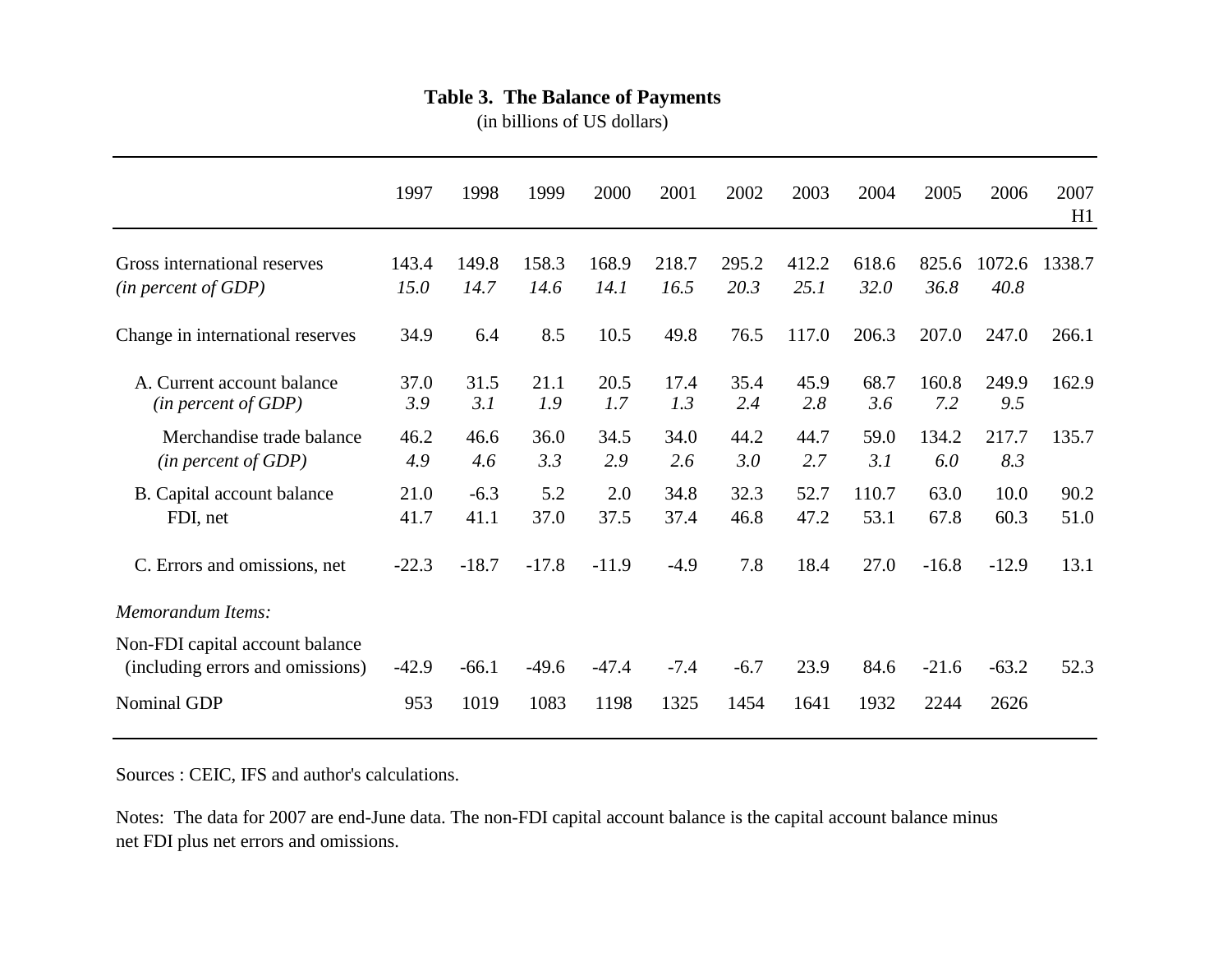|                                                                     |           | Annual averages | Changes |             |              |
|---------------------------------------------------------------------|-----------|-----------------|---------|-------------|--------------|
|                                                                     | 1998-2000 | 2001-04         | 2005-06 | 2001-04     | 2005-06      |
|                                                                     |           |                 |         | $-1998-00$  | $-2001 - 04$ |
|                                                                     | (1)       | (2)             | (3)     | $(2) - (1)$ | $(3) - (2)$  |
| Increase in foreign reserves                                        | 8.5       | 112.4           | 227.0   | 103.9       | 114.6        |
| Current account balance                                             | 24.4      | 41.9            | 205.4   | 17.5        | 163.5        |
| Capital account balance                                             | 0.3       | 57.7            | 36.5    | 57.4        | $-21.2$      |
| FDI, net                                                            | 38.5      | 46.1            | 64.1    | 7.6         | 17.9         |
| Errors and omissions, net                                           | $-16.1$   | 12.1            | $-14.9$ | 28.2        | $-26.9$      |
| Non-FDI capital account balance<br>(including errors and omissions) | $-54.4$   | 23.6            | $-42.4$ | 78.0        | $-66.0$      |

## **Table 4. A Decomposition of the Recent Reserve Buildup**

(in billions of U.S. dollars)

Sources: CEIC, IFS and author's calculations.

Notes: The non-FDI capital account balance is the capital account balance minus net FDI plus net errors and omissions.